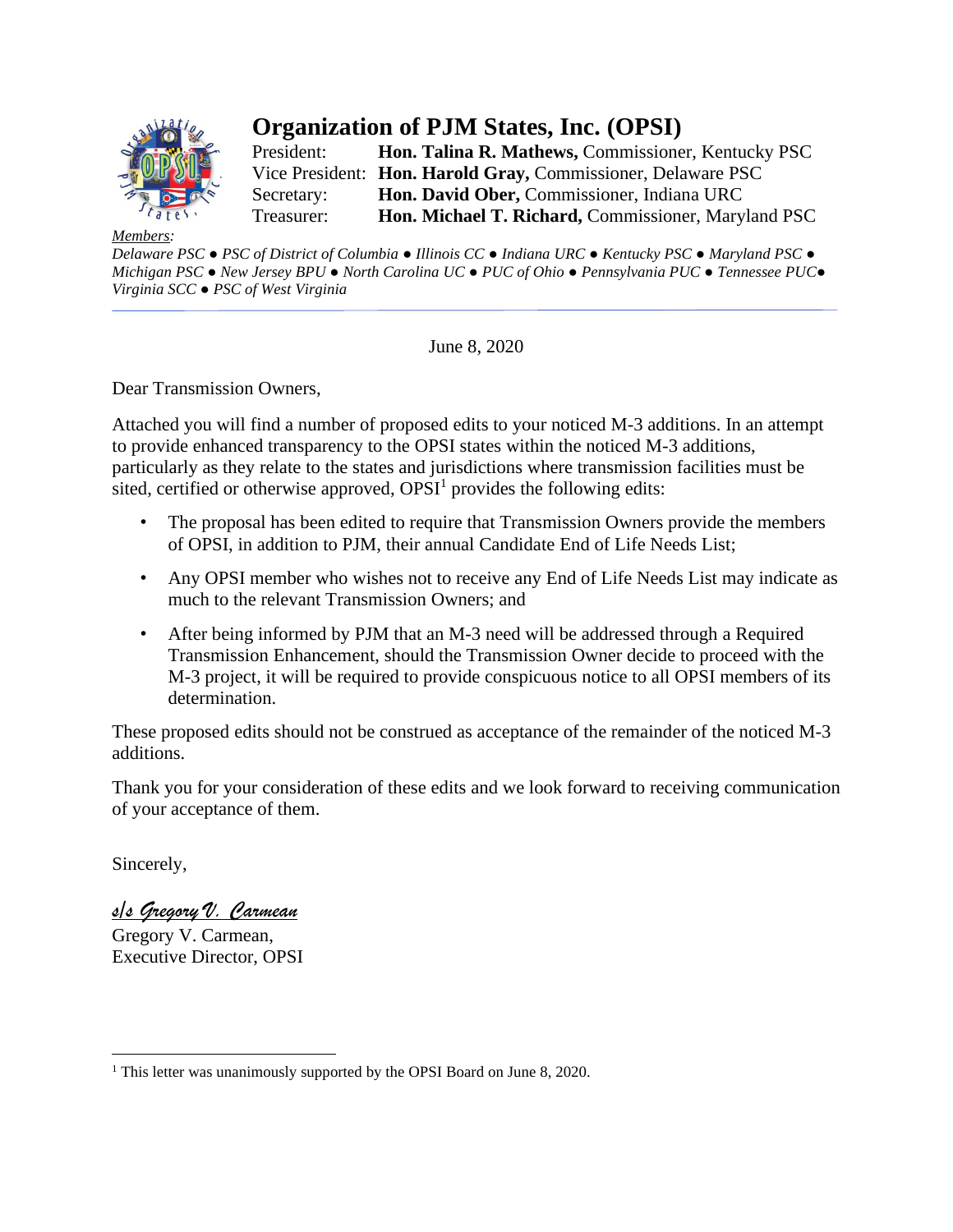# **Notice of Transmission Owners Consultation with the Members Committee Regarding Proposed Amendments to Attachment M-3 of the PJM Tariff**

Pursuant to Section 7.3.2 of the Consolidated Transmission Owners Agreement ("CTOA") and Section 9.1(b) of the PJM Interconnection, L.L.C. ("PJM") Tariff, the CTOA Administrative Committee hereby initiates consultation with the PJM Members Committee with regard to proposed changes to Attachment M-3 of the PJM Tariff ("Proposed Attachment M-3 Amendments"). As discussed herein, the PJM Transmission Owners are proposing to implement through Attachment M-3 the PJM proposal presented at the April 30, 2020 Markets and Reliability Committee meeting, the key tenets of which PJM noted, "enhance transparency; honor Transmission Owner responsibility over asset management decisions; and use PJM's expertise and authority to develop the [Regional Transmission Expansion Plan ('RTEP')], and in some circumstances, determine the more cost-effective regional solution to replace a retired facility.<sup> $n^1$ </sup> In addition, and consistent with the PJM proposal, the Attachment M-3 Amendments would expand the scope of Attachment M-3 Stakeholder review to cover certain asset management projects and clarify the roles between PJM and the PJM Transmission Owners in planning transmission projects in PJM.

#### *Background: Planning Supplemental Projects and Asset Management Projects in PJM*

PJM Transmission Owners plan Supplemental Projects that address a need to expand or enhance Transmission Facilities, <sup>2</sup> where the responsibility for planning to address such needs has not been transferred to PJM pursuant to the CTOA. Supplemental Project planning is conducted under Attachment M-3 of the PJM Tariff. Attachment M-3 was added to the PJM Tariff to memorialize an open and transparent framework for planning

Supplemental Projects in accordance with the requirements of Order No. 890.<sup>3</sup> Under Attachment M-3, PJM Transmission Owners review their planning criteria, models and assumptions with Stakeholders at an annual "Assumptions Meeting," present their transmission needs and discuss Stakeholder transmission needs at a "Needs Meeting" and review potential solutions to those needs with Stakeholders at a "Solutions Meeting." Following an additional opportunity for Stakeholder input, selected Solutions are incorporated into a "Local Plan" which is integrated into the PJM RTEP without requiring approval by the PJM Board.

1

[https://www.pjm](http://www.pjm.com/-/media/committees-groups/committees/mrc/2020/20200430/20200430-).com/-/[media/committees-](http://www.pjm.com/-/media/committees-groups/committees/mrc/2020/20200430/20200430-)

[groups/committees/mrc/2020/20200430/20200430-](http://www.pjm.com/-/media/committees-groups/committees/mrc/2020/20200430/20200430-) item-08c-1-pjm-solution-packagepresentation.ashx.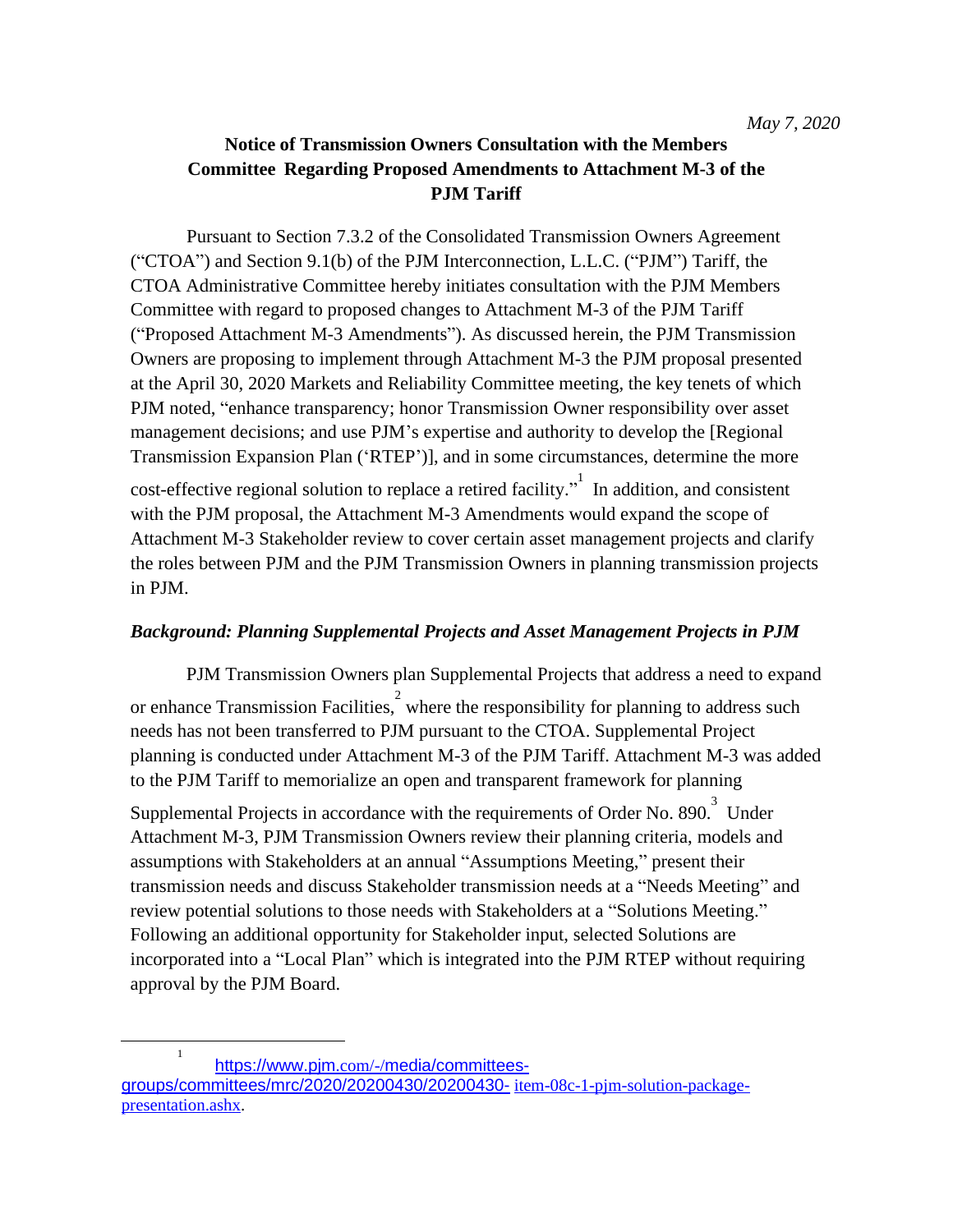$2^{2}$  Unless otherwise indicated, capitalized terms have the meaning set forth in the CTOA or the PJM Tariff.

3 *Preventing Undue Discrimination and Preference in Transmission System Service*, Order No. 890, FERC Stats. & Regs. ¶ 31,241 ("Order No. 890"), *order on reh'g*, Order No. 890-A, FERC Stats. & Regs. ¶ 31,261 (2007), *order on reh'g*, Order No. 890-B, 123 FERC ¶ 61,299 (2008), *order on reh'g*, Order No. 890- C, 126 FERC ¶ 61,228, *order on clarification*, Order No. 890-D, 129 FERC ¶ 61,126 (2009).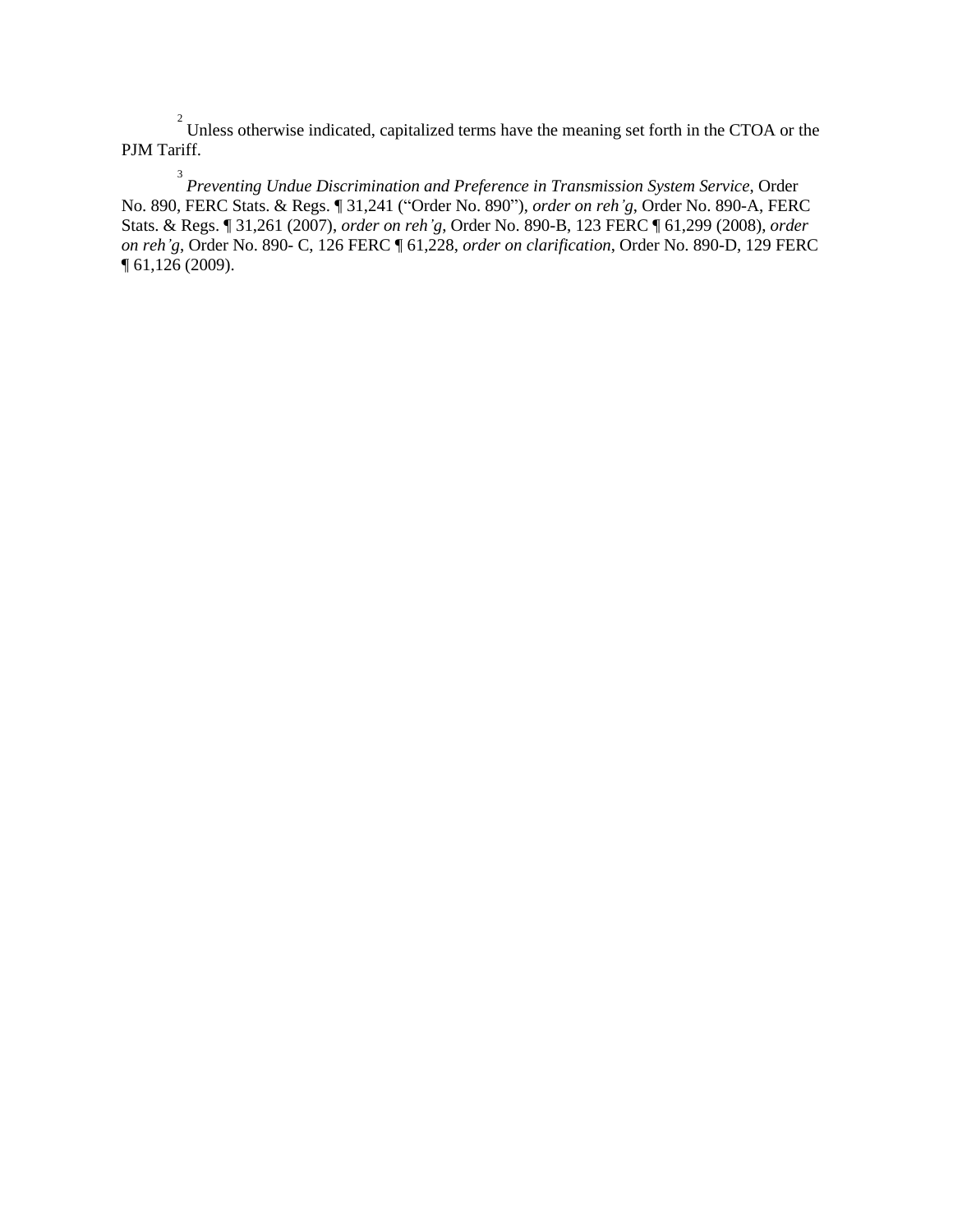PJM Transmission Owners also develop transmission projects to perform maintenance, repair, and replacement work, including the need to replace certain PJM Transmission Facilities that have reached the end of their useful life ("EOL Needs"), or to effect infrastructure security, system reliability, and automation projects the Transmission Owner undertakes to maintain its existing electric transmission system and meet regulatory compliance requirements. Such projects fall under the general category of "Asset Management Projects." Although FERC has ruled that Asset Management Projects are not subject to the requirements of Order No. 890, $\frac{4}{3}$  in order to bring greater transparency and consistency to the determination of whether an Asset Management Project need is reviewed under Attachment M-3, the PJM Transmission Owners are proposing to expand the scope of Attachment M-3 to provide for the review of all planning for Asset Management Project needs meeting certain criteria discussed below under the open and transparent Attachment M-3 planning process.

Recently, PJM has requested that the PJM Transmission Owners provide to PJM additional information regarding their identification of and planning for meeting EOL Needs. PJM has stated that such information will enhance PJM's ability to develop the RTEP and anticipate the future needs of the PJM Transmission System. In order to address PJM's request for additional information regarding PJM Transmission Owner EOL Needs, the PJM Transmission Owners are proposing to provide to PJM on an ongoing basis nonbinding five- year projections of EOL Needs that are identified under their documented EOL Needs planning processes. Because this information is subject to change, it will be non-binding. As this information is also proprietary and competitively sensitive, such information can only be provided to PJM by the PJM Transmission Owners on a strictly confidential basis.

The PJM Transmission Owners agree with the view expressed by PJM that in certain circumstances an RTEP project could also address an EOL Need and, if so, it may be more efficient and cost effective to coordinate the planning of the RTEP project and the EOL Need. In order to address this shared concern for additional coordination of certain EOL Needs and RTEP project planning, the PJM Transmission Owners are proposing to add procedures to Attachment M-3 to address instances in which PJM determines that an RTEP project need could also address an EOL Need identified by a PJM Transmission Owner. Under the proposed procedures, PJM will disclose the EOL Need as part of the RTEP planning process, and, as appropriate, include the overlapping needs in a Project Proposal Window under Section 1.5.8(c) of Schedule 6 of the Operating Agreement. These additional procedures also set forth the process to be followed if the PJM Transmission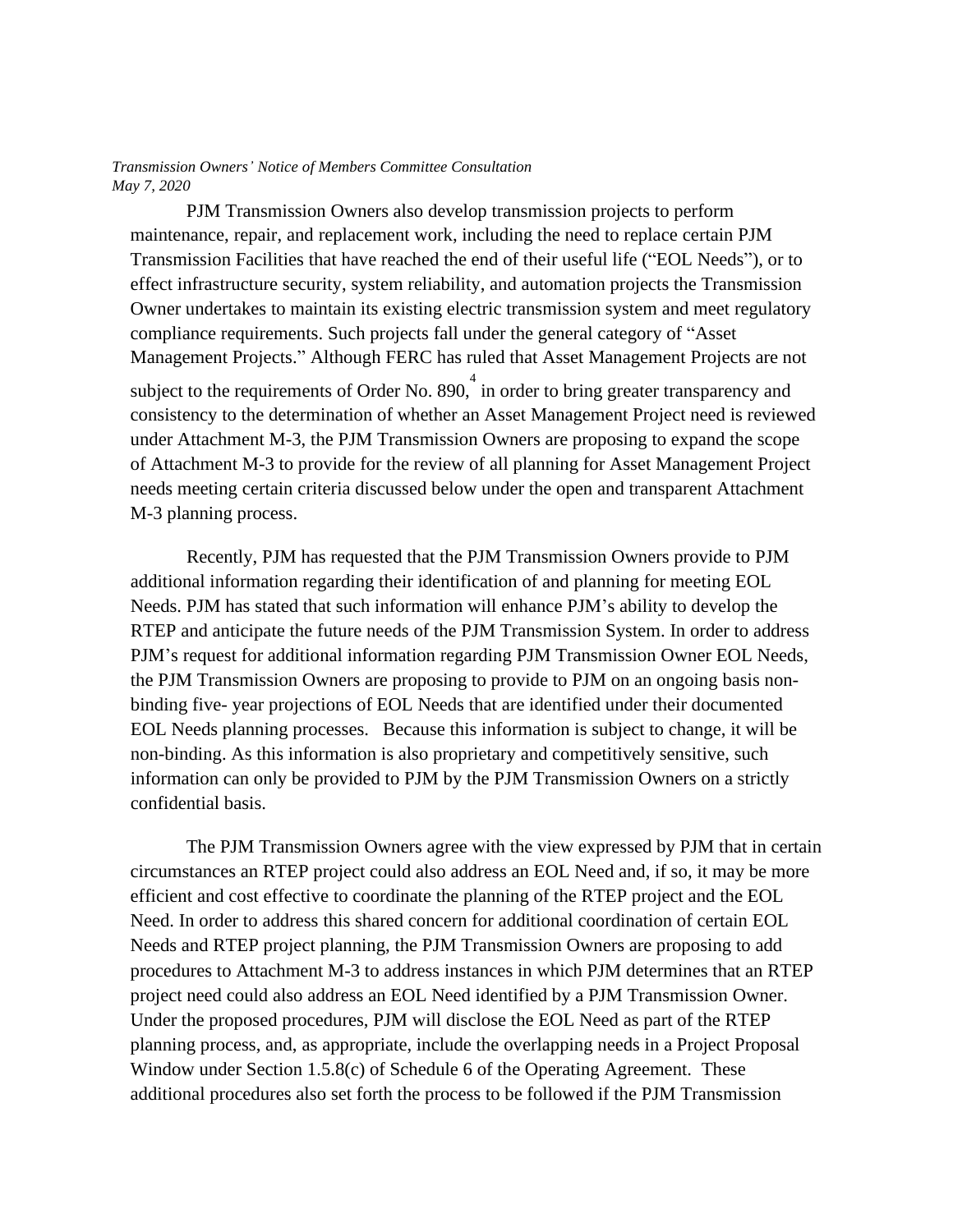Owner determines that a project proposal

<sup>4</sup> *Southern California Edison Co., et al.,* 164 FERC ¶ 61,160 (2018) ("SCE Order"), *reh'd denied,* 168 FERC ¶ 61,170 (2019); *California Pub. Util. Commission v. Pacific Gas & Elec. Co.,* 164 FERC ¶ 61,161 (2018) ("PG&E Order"), *reh'g denied,* 168 FERC ¶ 61,171 (2019) (collectively referred to as the "California Orders").

<sup>2</sup>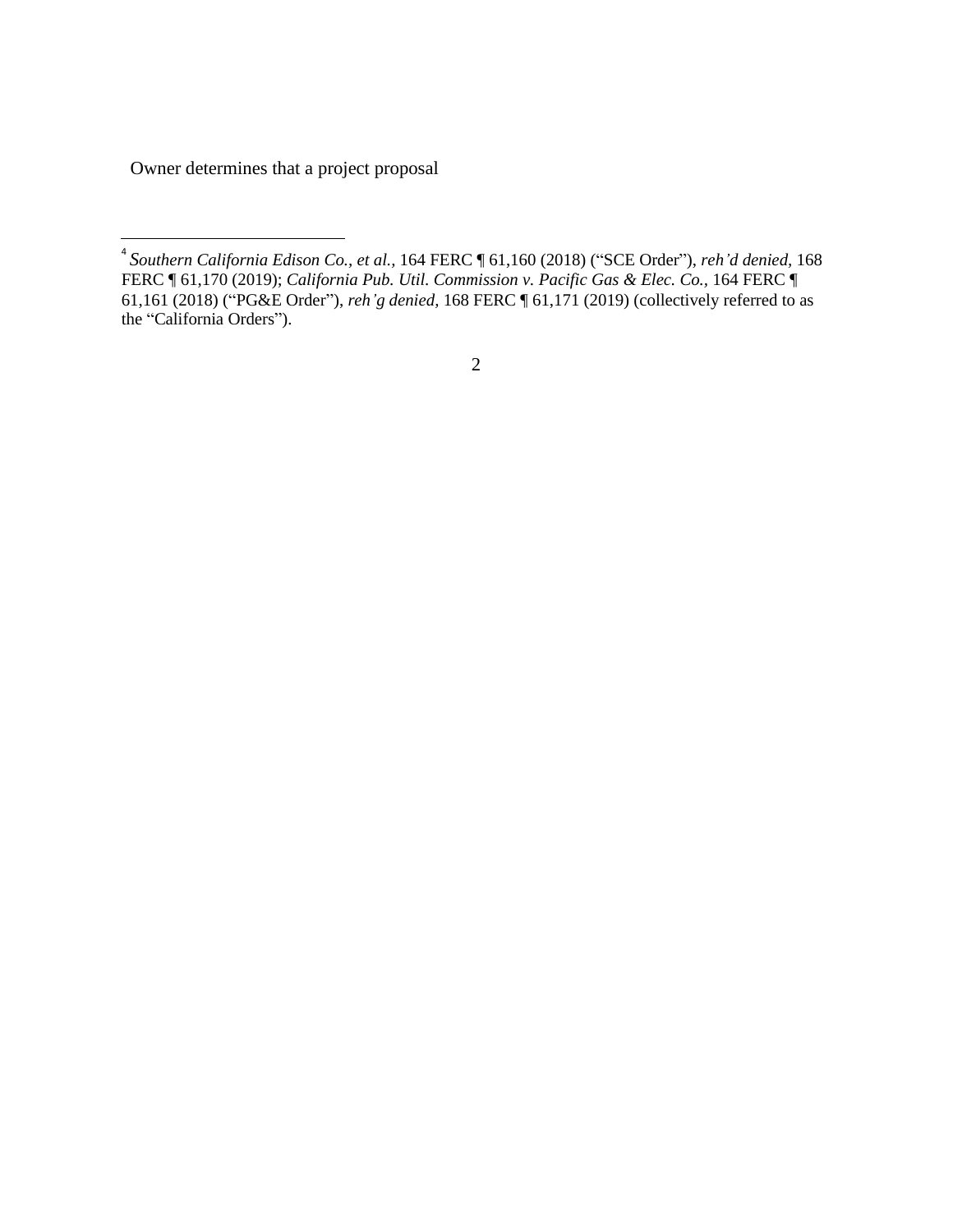that emerges from the RTEP planning process does not address its identified EOL Need. The proposed process is comparable to the process set forth in Section 1.4.2.2 of PJM Manual 14B.

Finally, as noted above, pursuant to the CTOA, the PJM Transmission Owners transferred to PJM certain responsibilities to plan transmission expansions and enhancements, while retaining the responsibility to plan as Supplemental Projects, expansions or enhancements not transferred to PJM. In addition, as clarified by FERC in the California Orders, Asset Management Projects that do not increase transmission capacity by more than an incidental amount are not subject to Regional Transmission Organization planning responsibilities under Order No. 890 and thus remain the responsibility of the PJM Transmission Owners. 5 In order to clarify the scope of Attachment M-3, which applies to planning needs that have not been transferred to PJM, the proposed Attachment M-3 Amendments identify the planning responsibilities that have been transferred to PJM. All transmission planning in PJM other than those identified PJM responsibilities, including planning to address Asset Management Project needs as specified in the proposed Attachment M-3 Amendments, will be conducted under the Attachment M-3 planning process.

#### *The Proposed Changes and Additions to Attachment M-3*

Acting pursuant to Section 9.1 of the PJM Tariff and Article 7 of the CTOA, the PJM Transmission Owners are proposing the following revisions to Attachment M-3 under the Proposed Attachment M-3 Amendments:

#### *Attachment M-3, Section (a), Applicability*

Section (a) extends the applicability of Attachment M-3 to Asset Management Projects as defined in section (b) and describes the expansion and enhancement planning responsibility that has been transferred to PJM by the PJM Transmission Owners and, thus, is not subject to Attachment M-3. Each of PJM's planning responsibilities that has been transferred by the PJM Transmission Owners is listed, including those planning responsibilities transferred by individual PJM Transmission Owners under FERC Form No. 715 (section (a)(2)). In addition, Section (a)(5) identifies the PJM planning responsibility under section  $(d)(2)$  to address situations where a single project can more efficiently and cost effectively address an EOL Need (as defined in section (b)) and a PJM planning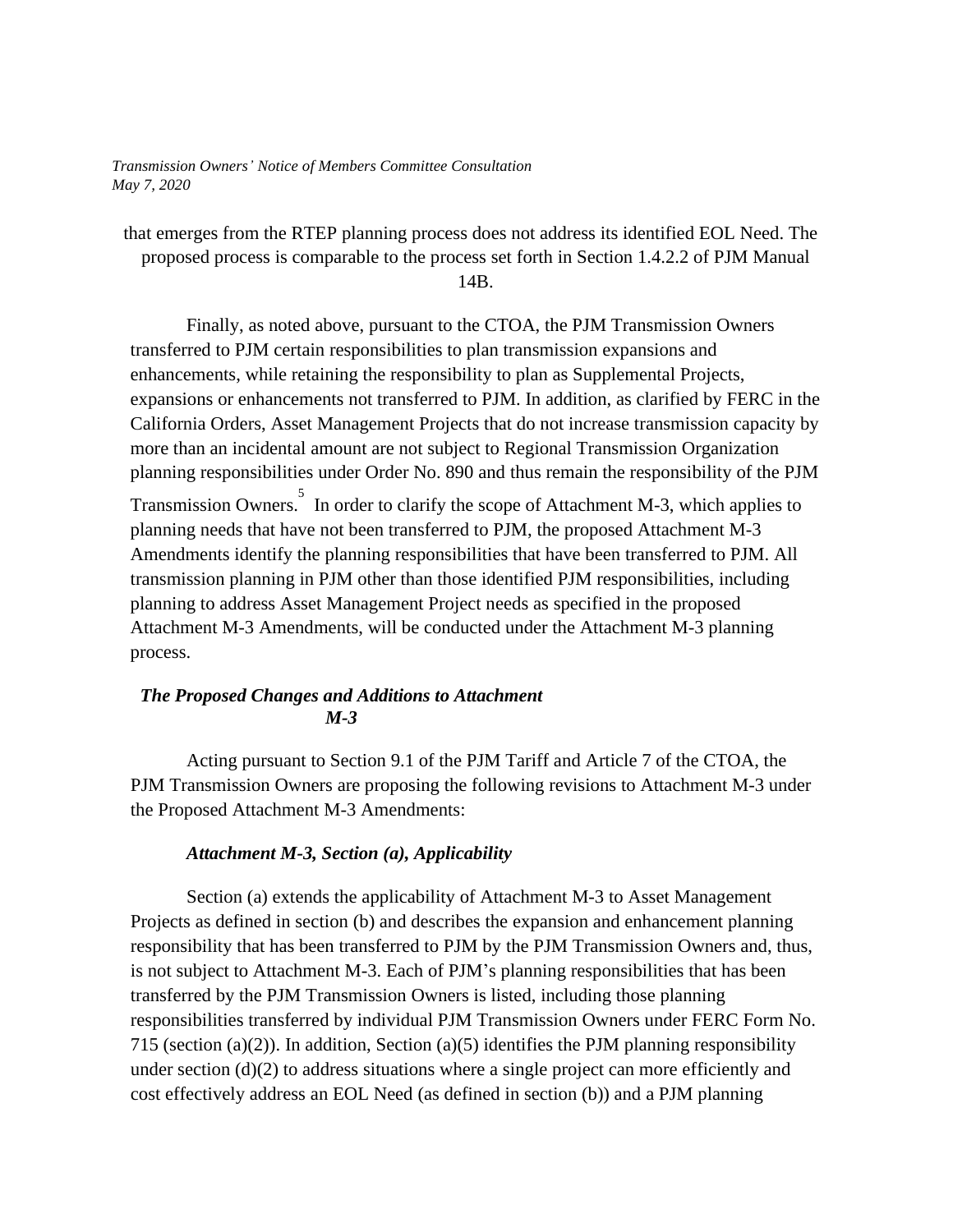criteria need.

# *Attachment M-3, Section (b), Definitions*

Section (b) includes definitions used in the Attachment M-3 Amendments.

1. "Asset Management Project" describes the range of planning activities undertaken by PJM Transmission Owners to maintain and repair their systems, including replacing

 $5$  SCE Order at PP 30-32 and n. 55; PG&E Order at PP 66-68 and n. 119.

3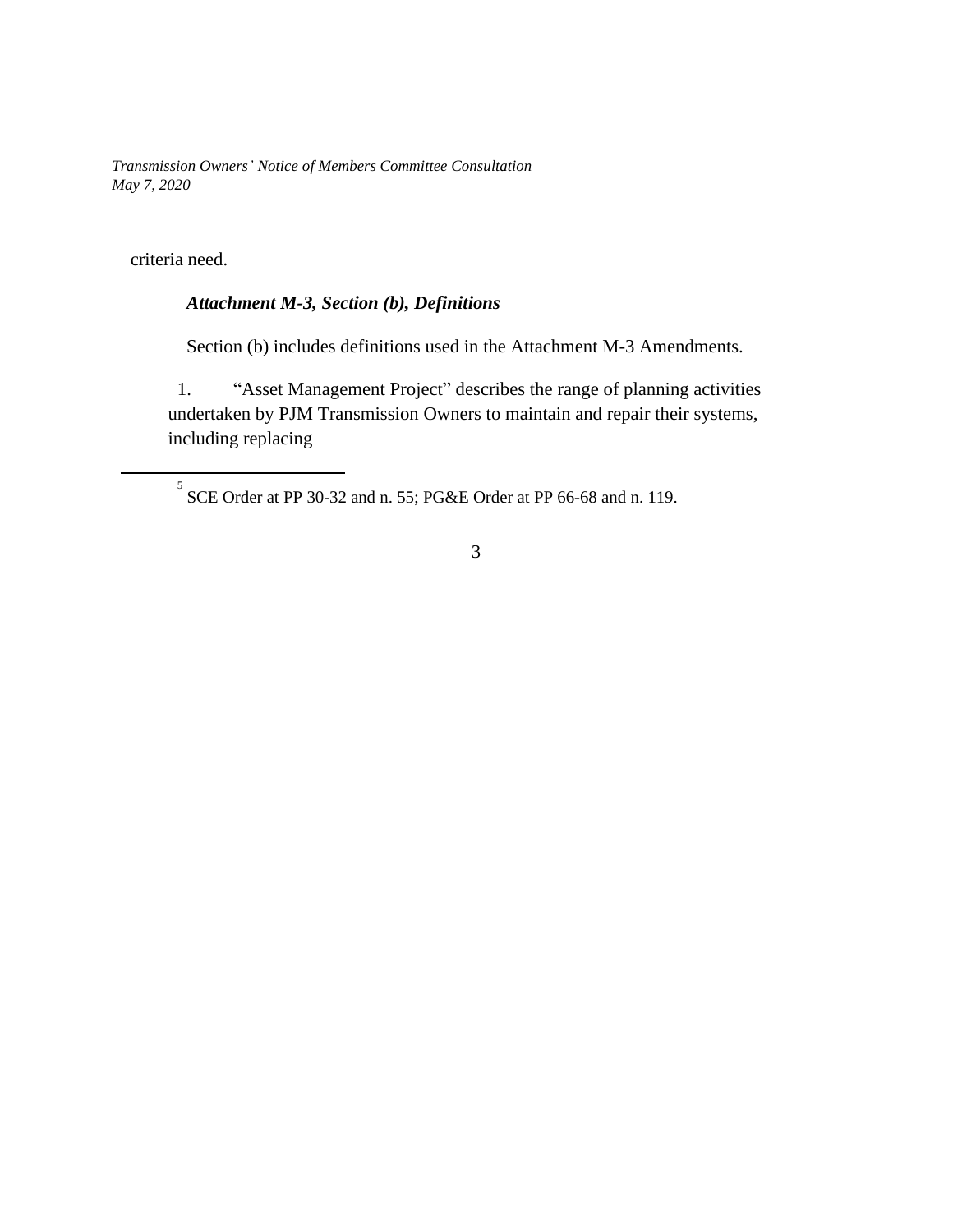Transmission Facilities, as necessary, where the project as planned does not result in more than an Incidental Increase in transmission capacity. The definition encompasses the scope of activities described by FERC in the California Orders. 6

2. "Attachment M-3 Project" is defined to include both Supplemental Projects and certain Asset Management Projects that would become subject to Attachment M-3 planning. Since Asset Management Projects could range from major transmission line replacements to repairs of transmission towers or minor substation equipment, in order to utilize the Attachment M-3 process efficiently, only Asset Management Projects that affect PJM modeling of the Transmission System are included within the definition of Attachment M-3 Project. In engineering terms, this includes projects that affect the connectivity of Transmission Facilities or significantly affect Transmission Facility ratings or impedance. Asset Management Project needs that meet any of these criteria will be subject to the Attachment M-3 planning process.

- 3. "Incidental Increase" adopts the definition used by FERC in the California Orders. 7
- 4. "Transmission Facilities" are defined as in the CTOA, section 1.27.

5. "EOL Need" is defined to include a whole transmission line operating at or above 100 kV and a transformer, the high side of which operates at or above 100 kV and the low side of which is not connected to distribution facilities. This definition is used to identify the projected Transmission Facility replacement needs that the PJM Transmission Owners will identify to PJM and which would be eligible for PJM planning when a single project could address the EOL Need as well as PJM Planning Criteria Need(s). This definition should capture the vast majority of potential Transmission Facility replacement needs that could reasonably benefit from such coordinated planning. The 100 kV threshold is also consistent with the generally accepted definition of the Bulk Electric System.

6. "Candidate EOL Needs List" is the list of projected EOL Needs provided to PJM under section (d)(1)(iii).

7. "Form No. 715 EOL Planning Criteria" recognizes that some PJM Transmission Owners have included EOL Need planning criteria in their FERC Form No. 715. This definition is used in Section (d) to extend the additional procedures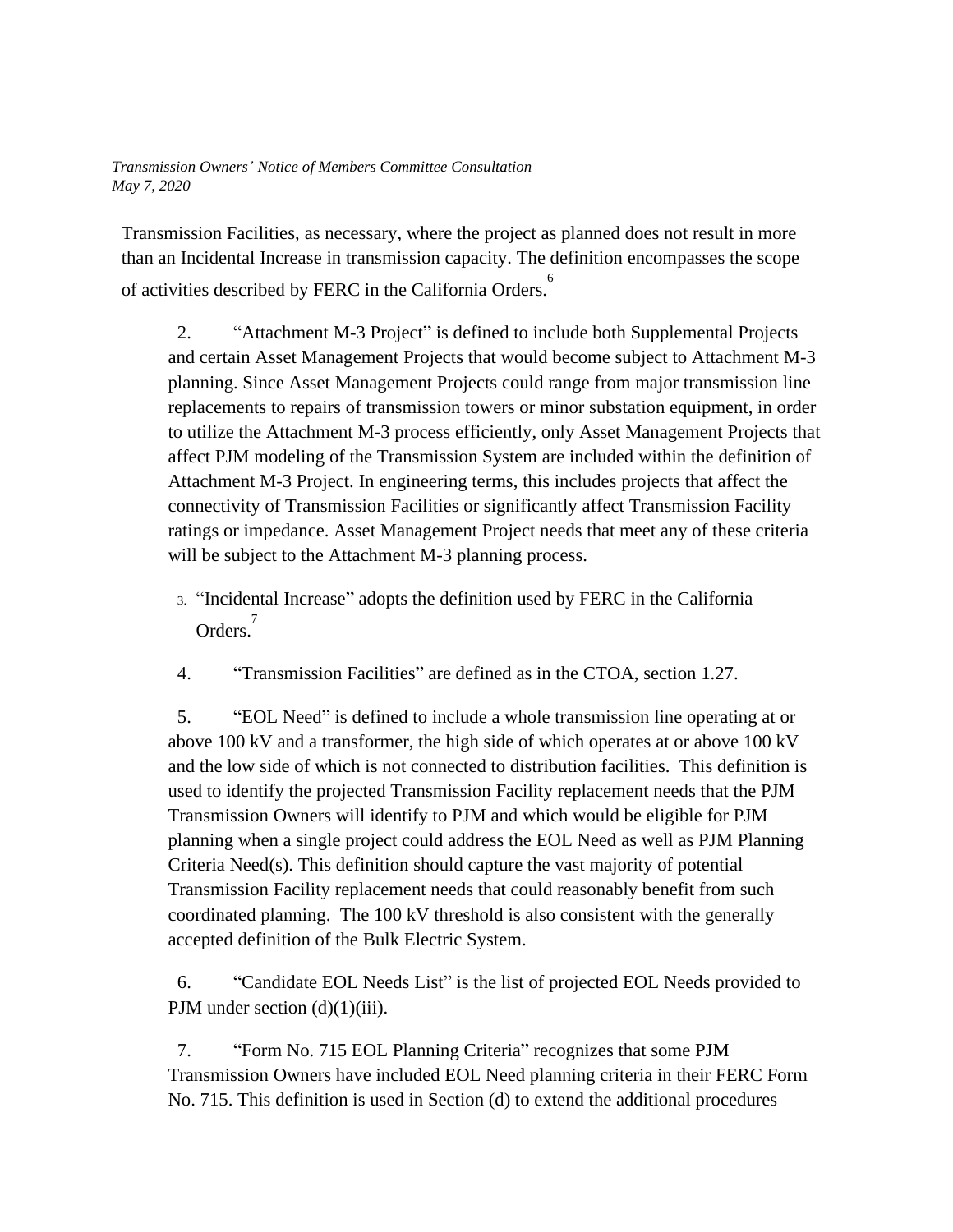specified in that section to such needs. In addition, this section clarifies that PJM Transmission Owners shall not be required to file Form No. 715 EOL Planning Criteria other than as required by FERC regulations generally applicable to Form No. 715.

6 *Id.*

 $\int$  SCE Order at P 33; PG&E Order at P 68.

4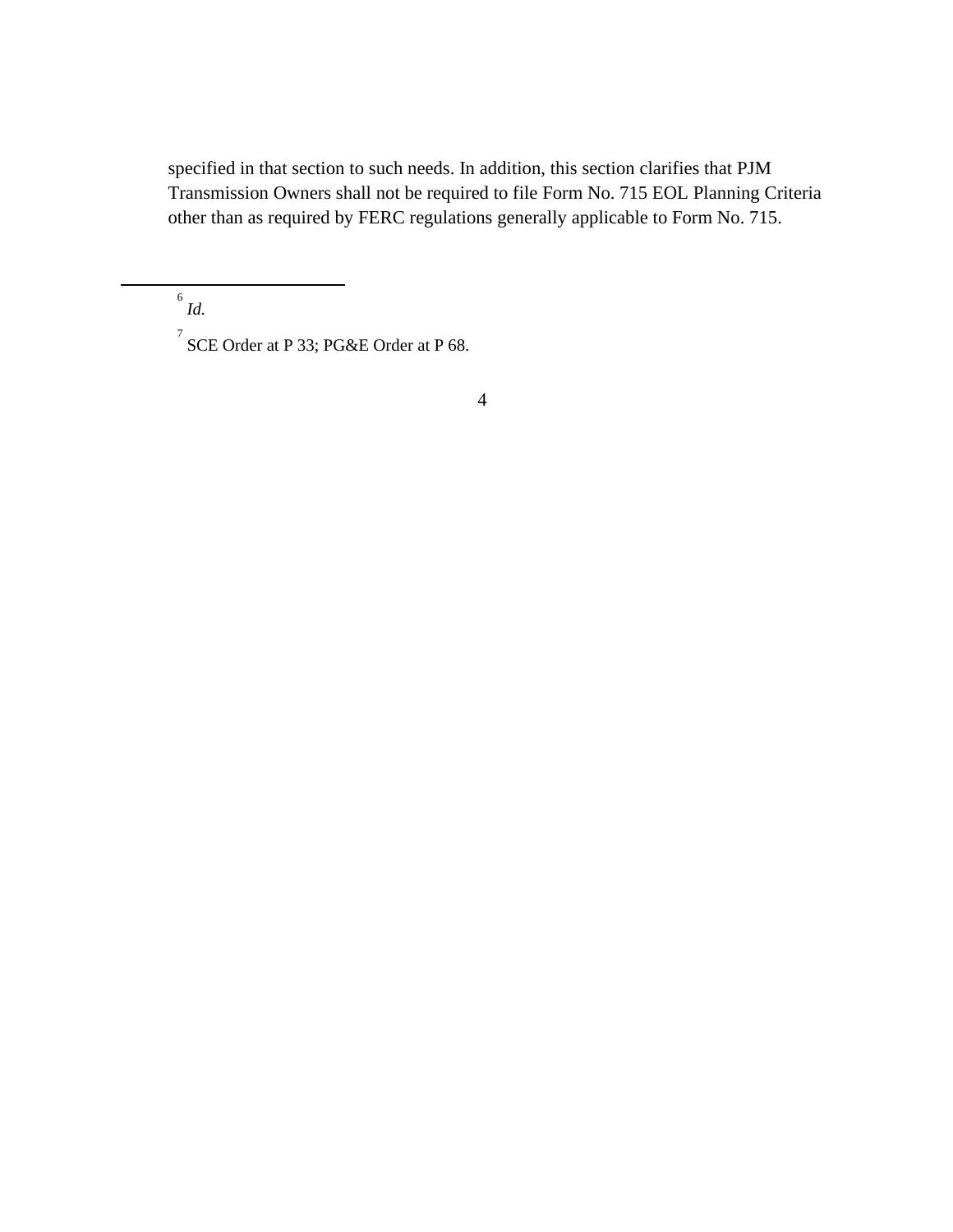> 8. "Attachment M-3 EOL Planning Criteria" are PJM Transmission Owner planning criteria to address EOL needs. This definition is used in section (d) to require PJM Transmission Owners to articulate and identify the planning criteria they use to address EOL Needs to be presented at the annual Assumptions Meeting along with other planning criteria, models and assumptions used in Attachment M-3 Project planning.

> 9. "PJM Planning Criteria Need" is a need PJM planning addresses in preparing the RTEP as described in section (a). This would include both reliability and economic projects planned by PJM.

10. "RTEP Planning Process" is the planning process to develop the RTEP.

#### *Attachment M-3, Section (c), Procedures For Review of Attachment M-3 Projects.*

Section (c) is identical to Sections 1 to 7 of the current text of Attachment M-3 with four additions. First, as noted above, the Attachment M-3 process has been extended to certain Asset Management Projects, as specified in the section (b)(2). Second, consistent with existing practice, section  $(c)(1)$  confirms that when the Transmission Expansion Advisory Committee ("TEAC") considers an Attachment M-3 Project need, which it does when the need is for a project operating at 200 kV and above, the TEAC is subject to the requirements of Attachment M-3.

Third, the procedure for submission of comments on Solutions to be included in the Local Plan has been clarified. The existing text of Attachment M-3 specified the period of time that PJM Transmission Owners must consider Stakeholder comments on the Solutions to be included in the Local Plan, but did not specify how Stakeholders would know that Solutions have been selected, thus initiating their opportunity to comment on those Solutions. A sentence has been added to Section  $(c)(5)$  providing for the posting of the selected Solutions which begins a comment period of at least ten days, following which the PJM Transmission Owner will begin consideration of any comments received on the Solutions. This clarification is consistent with the structure of the existing Attachment M-3 provisions as well as current practice under the Attachment M-3 Process Guidelines.

Fourth, a provision has been added to Section (c)(7) acknowledging that a PJM Transmission Owner is free to use the Attachment M-3 process for Asset Management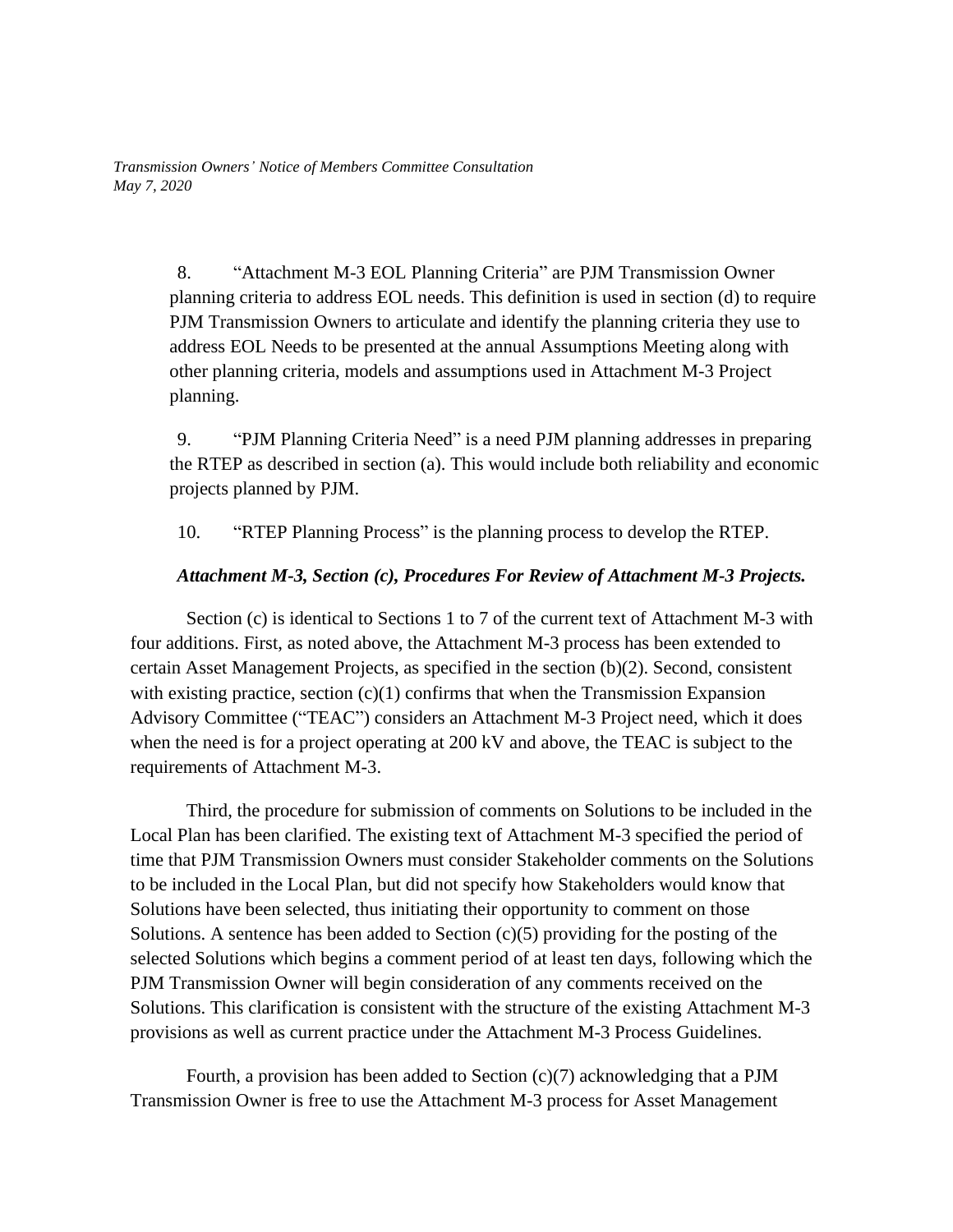Project needs that are not subject to Attachment M-3, but which the PJM Transmission Owner believes would benefit from consideration through its processes. This addition is comparable to the existing provision in section (c)(7) acknowledging a PJM Transmission Owner's ability to conduct additional meetings or communications with Stakeholders regarding Attachment M-3 Projects in addition to those provided for in Attachment M-3, as several PJM Transmission Owners currently do.

5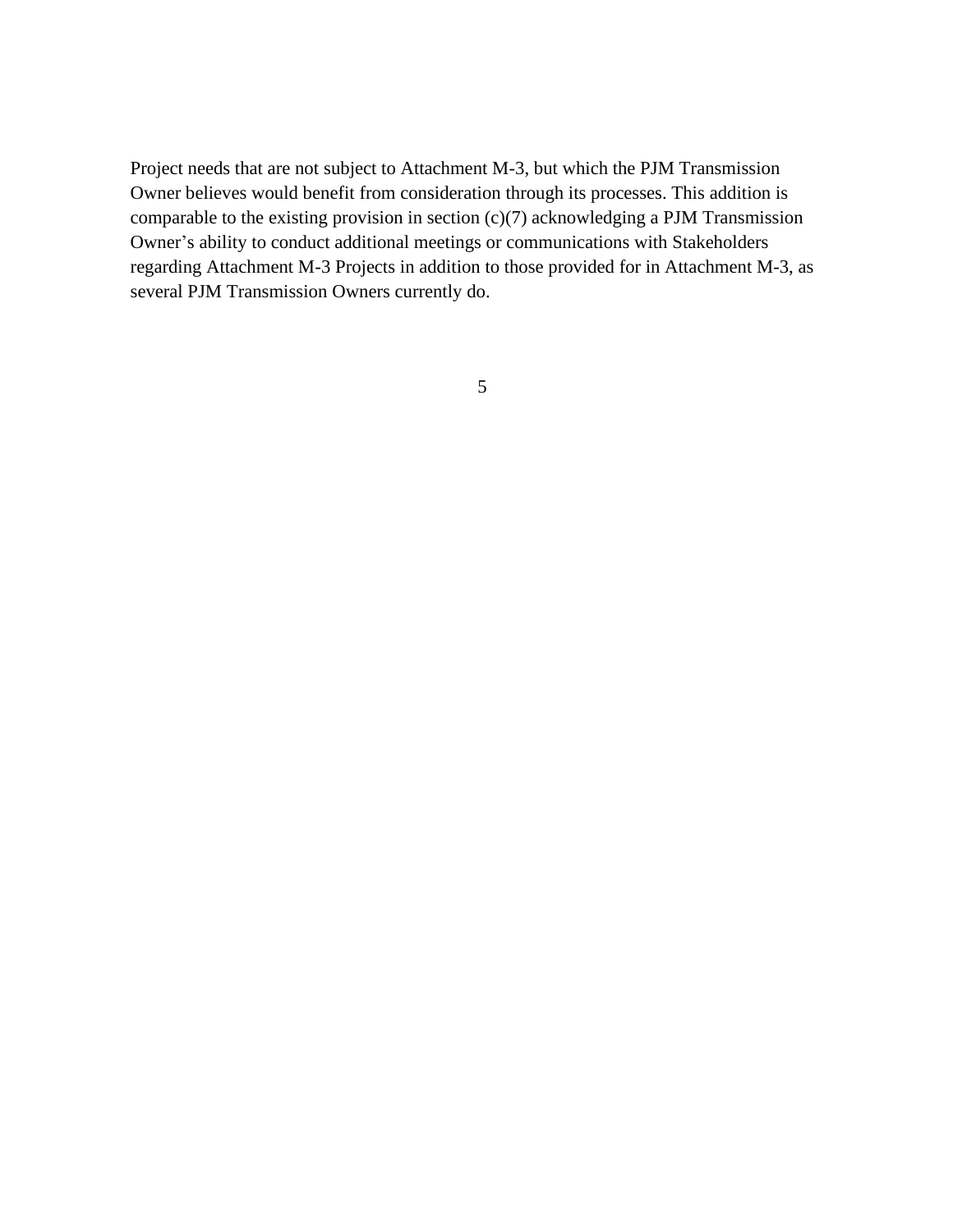# *Attachment M-3, Section (d), Additional Procedures for Identification and Planning of EOL Needs*

Needs This section describes additional procedures applicable to planning to address EOL .

Section (d)(1) requires that each PJM Transmission Owner develop documentation for its Attachment M-3 EOL Planning Criteria (section  $(d)(1)(i)$ ) and that such planning criteria be presented at least annually, which would normally occur at the annual Assumptions Meeting (section  $(d)(1)(ii)$ ). The latter requirement is also inherent in section (c)(2), since Asset Management Projects, which include projects to address EOL Needs, as proposed would be subject to the Attachment M-3 planning process.

Section (d)(1)(iii) requires each PJM Transmission Owner to provide to PJM annually an updated "Candidate EOL Needs List" which is a five-year non-binding projection of its EOL Needs identified under its documented Attachment M-3 EOL Planning Criteria. This list is subject to change and is highly confidential, proprietary and competitively sensitive.

Accordingly, its dissemination is limited to PJM. The only exception to this limitation is the need to disclose a projected EOL Need in connection with the planning to address an identified overlap between the projected EOL Need and a PJM Planning Criteria Need under the RTEP Planning Process.

Section (d)(2)(i) requires a PJM Transmission Owner to consult with PJM, if PJM makes an initial determination that a projected EOL Need on the PJM Transmission Owner's Candidate EOL Needs List, which the PJM Transmission Owner has confirmed remains a projected EOL Need, could be addressed by a single Solution that also addresses one or more PJM Planning Criteria Needs. This provision is intended to facilitate PJM's ability to confirm the scope of the overlap, the current status of the relevant PJM Transmission Owner's planning to address the projected EOL Need, and the feasibility of planning a single project to address both needs.

Section  $(d)(2)(ii)$  establishes what happens if the PJM Planning Process results in a single Solution that is intended to address both a projected EOL Need confirmed by the relevant Transmission Owner and the PJM Planning Criteria Needs. If the Solution is not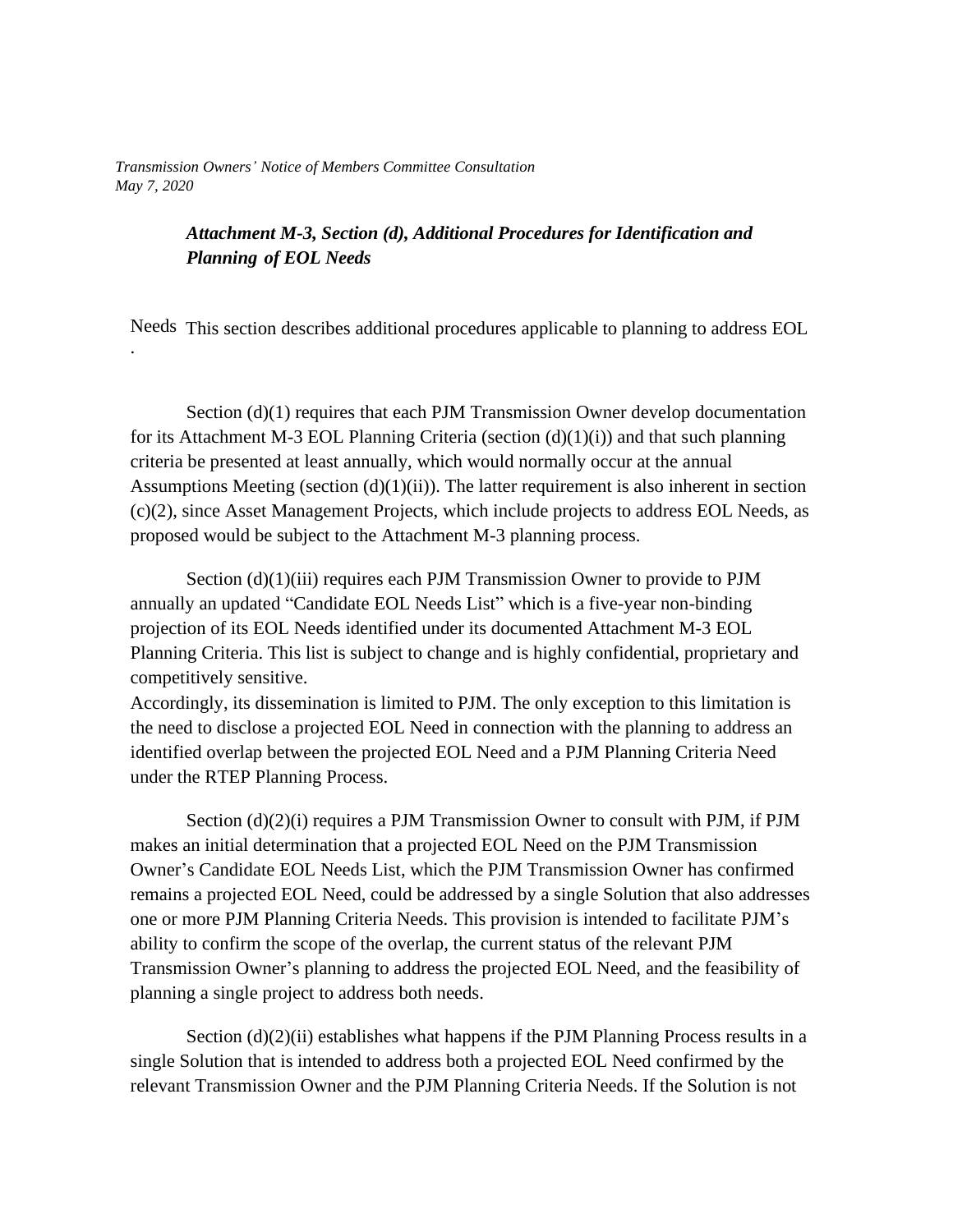one proposed by the affected PJM Transmission Owner, the PJM Transmission Owner must determine whether the Solution does, in fact, address its projected EOL Need. If it determines it does not and the PJM Transmission Owner determines that it still must address the projected EOL need through an Attachment M-3 Project, it must provide documentation to PJM and Stakeholders supporting its determination at the next meeting of the TEAC or Subregional RTEP Committee that considered the single Solution. As noted above, this process is comparable to that set out in PJM Manual 14B.

6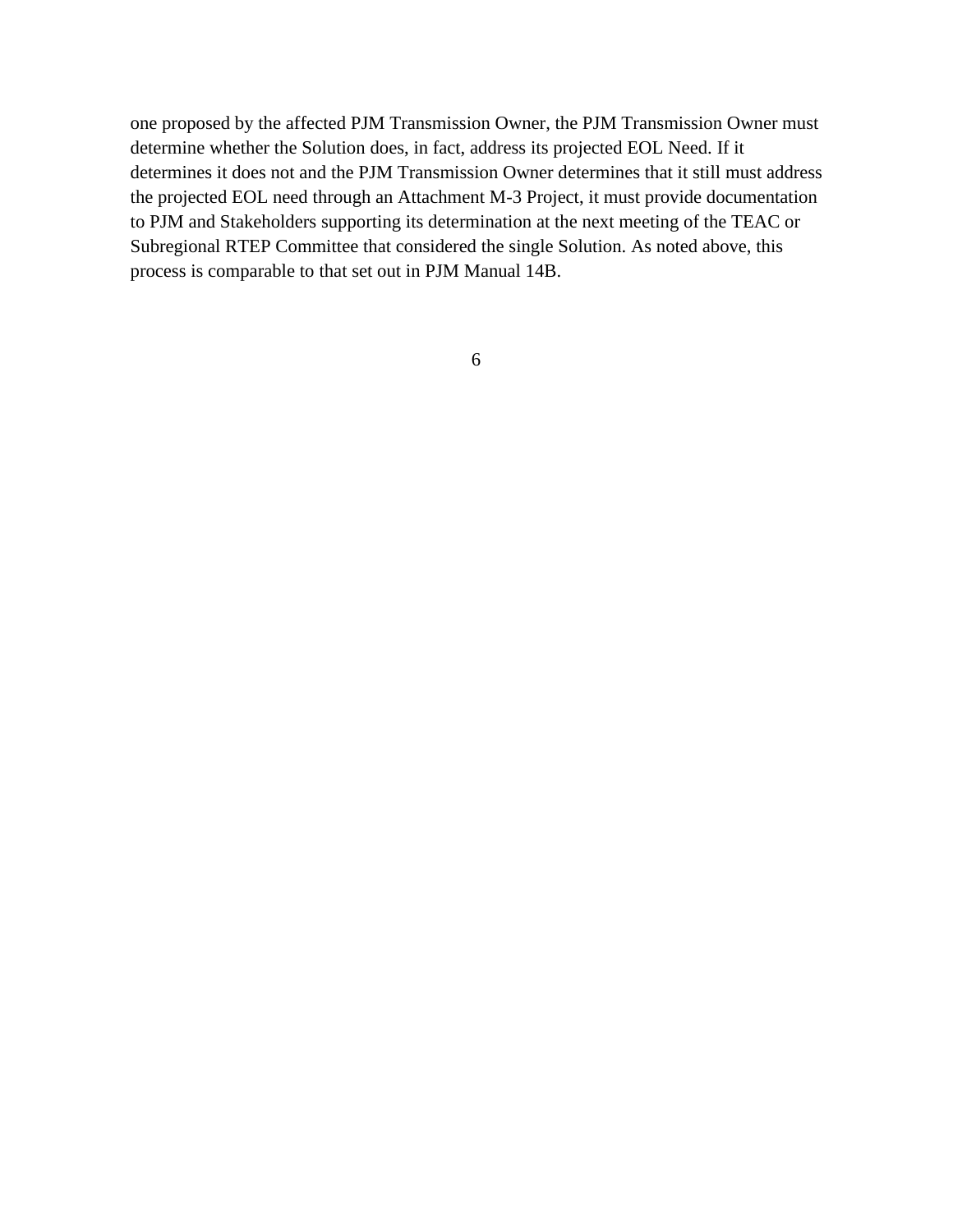#### *Proposed Attachment M-3 Amendments and Establishment of the Comment Period*

Attachment A to this stakeholder notice is a redlined version of Attachment M-3 showing the proposed changes and additions. Attachment B is a clean version of Attachment M-3 as proposed to be amended. The PJM Transmission Owners are proposing that the Proposed Attachment M-3 Amendments be made effective 60 days after filing.

Written comments on the Attachment M-3 Amendments may be submitted for consideration by email to: (Comments\_for\_Transmission\_Owners@pjm.com) on or before June 8, 2020.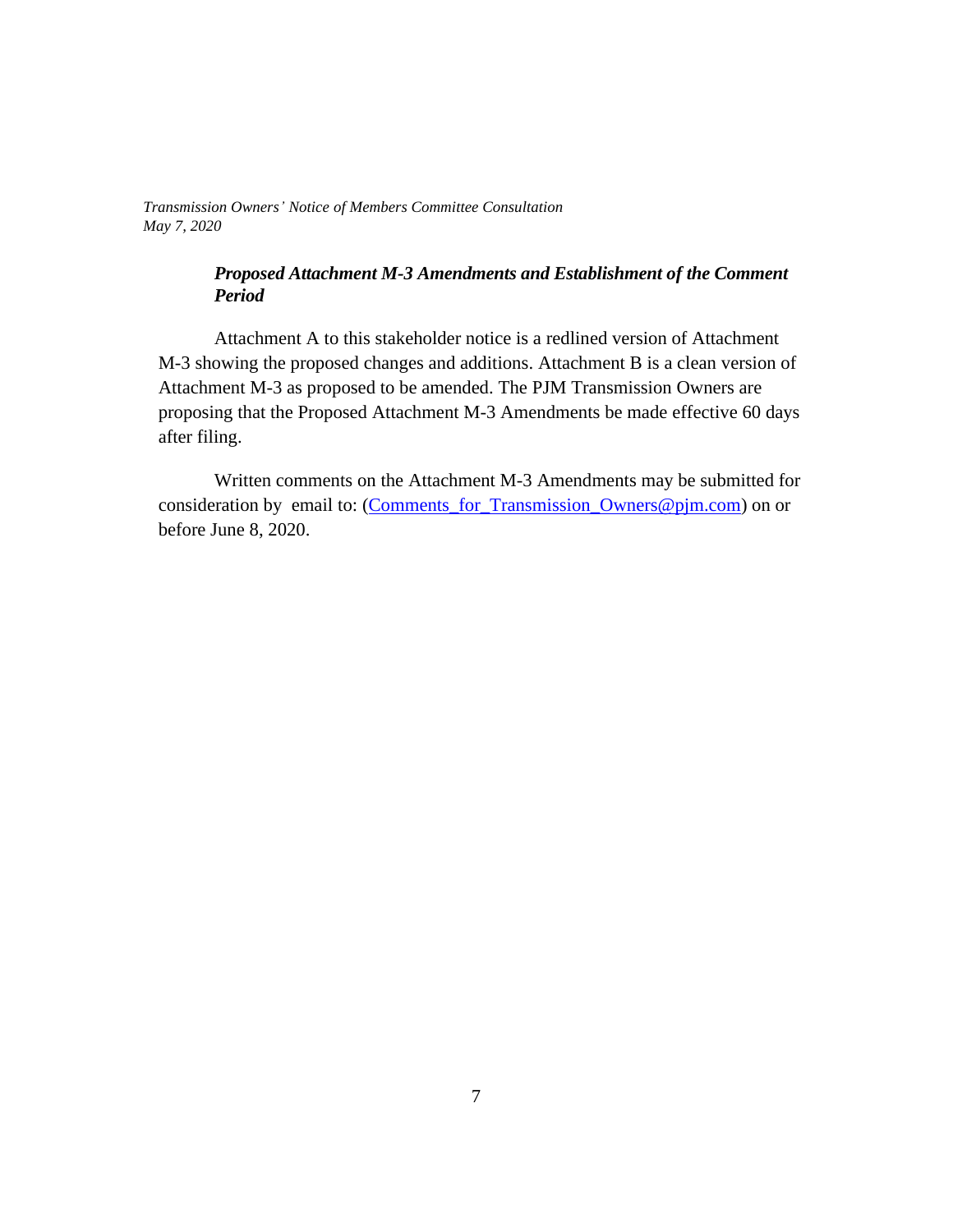# **Attachment A Attachment M-3 Amendments Redline Version**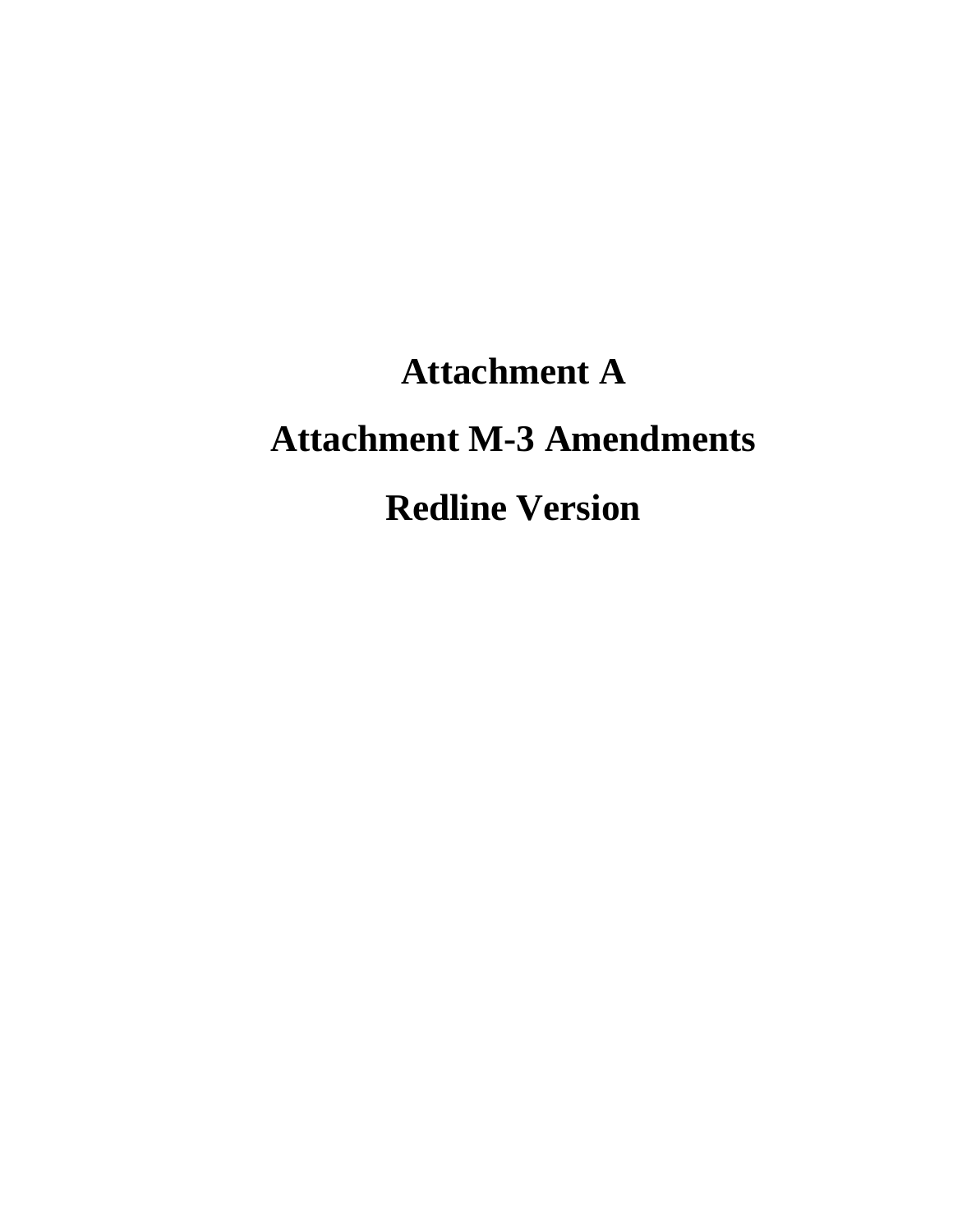# **ATTCHMENT M-3 ADDITIONAL PROCEDURES FOR PLANNING OF SUPPLEMENTAL PROJECTS AND ASSET MANAGEMENT PROJECTS**

**(a)Applicability.** Each Transmission Owner shall be responsible for planning and constructing in accordance with Schedule 6 of the Operating Agreement as provided in this Attachment M-3, to the extent applicable, (i) Asset Management Projects, as defined herein, (ii) Supplemental Projects, as defined in section 1.42A.02 of the Operating Agreement, and (iii) any other transmission expansion or enhancement of Transmission Facilities that is not planned by PJM to address one or more of the following planning criteria:This document provides additional details of the process that PJM and the PJM Transmission Owners will follow in connection with planning Supplemental Projects, as defined in section 1.42A.02 of the Operating Agreement, in accordance with Schedule 6 of the Operating Agreement.

This process will only apply to Transmission Owners that plan Supplemental Projects

- 1. NERC Reliability Standards (which includes Applicable Regional Entity reliability standards);
- 2. Individual Transmission Owner planning criteria as filed in FERC Form No. 715 and posted on the PJM website, provided that the Additional Procedures for the Identification and Planning of EOL Needs, set forth in section (d), shall apply, as applicable
- 3. Criteria to address economic constraints in accordance with section 1.5.7 of the Operating Agreement or an agreement listed in Schedule 12-Appendix  $B$ ;
- 4. State Agreement Approach expansions or enhancements in accordance with section 1.5.9(a)(ii) of the Operating Agreement; or
- 5. An expansion or enhancement to be addressed by the RTEP Planning Process pursuant to section  $(d)(2)$  of this Attachment M-3 in accordance with RTEP Planning Process procedures in Schedule 6 of the Operating Agreement.

This Attachment M-3 shall not apply to CIP-014 mitigation projects that are subject to Attachment M-4.

## (b)**Definitions.**

1. Asset Management Project. "Asset Management Project" shall mean any modification or replacement of a Transmission Owner's Transmission Facilities that results in no more than an Incidental Increase in transmission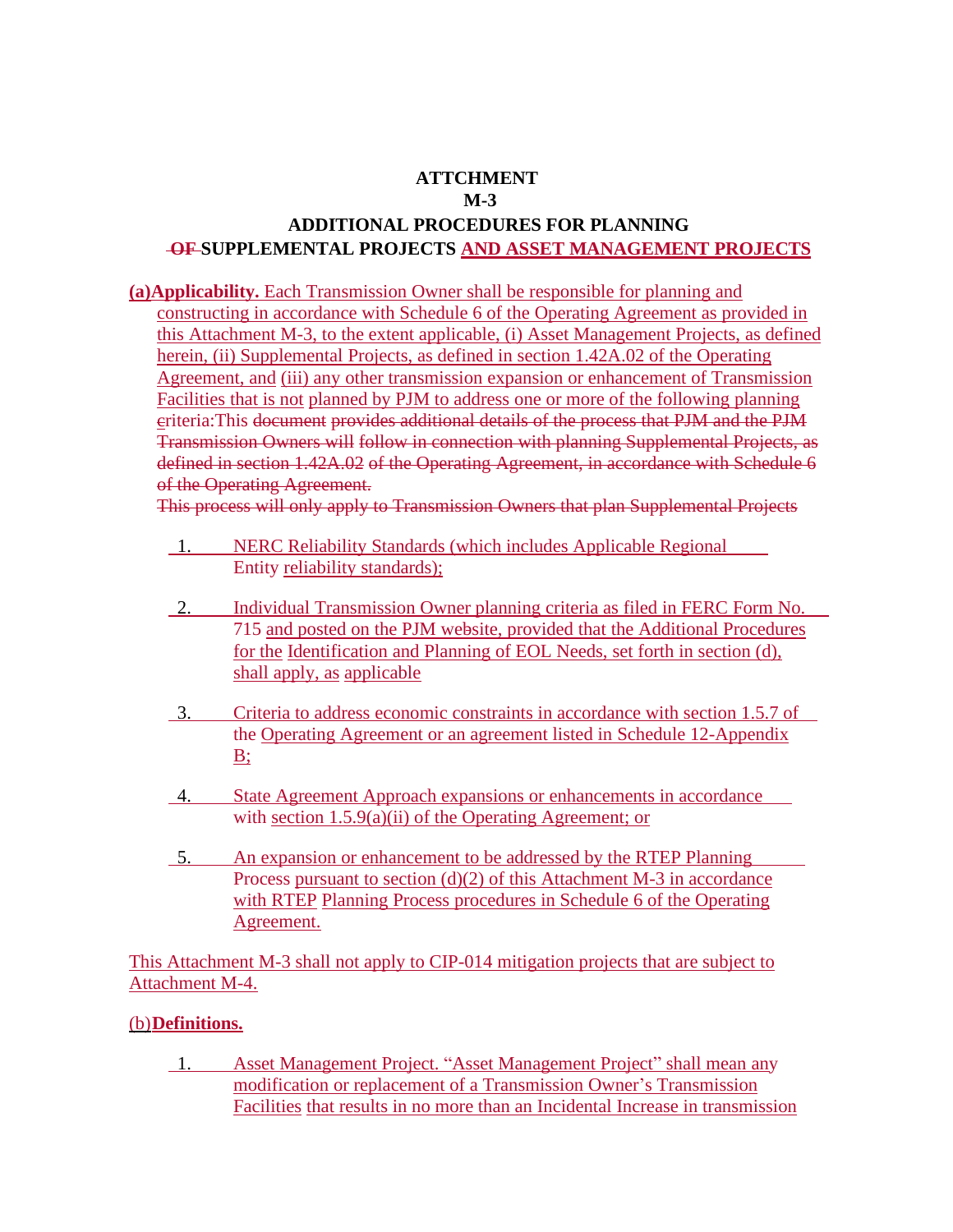capacity undertaken to perform maintenance, repair, and replacement work, to address an EOL Need, or to effect infrastructure security, system reliability, and automation projects the Transmission Owner undertakes to maintain its existing electric transmission system and meet regulatory compliance requirements.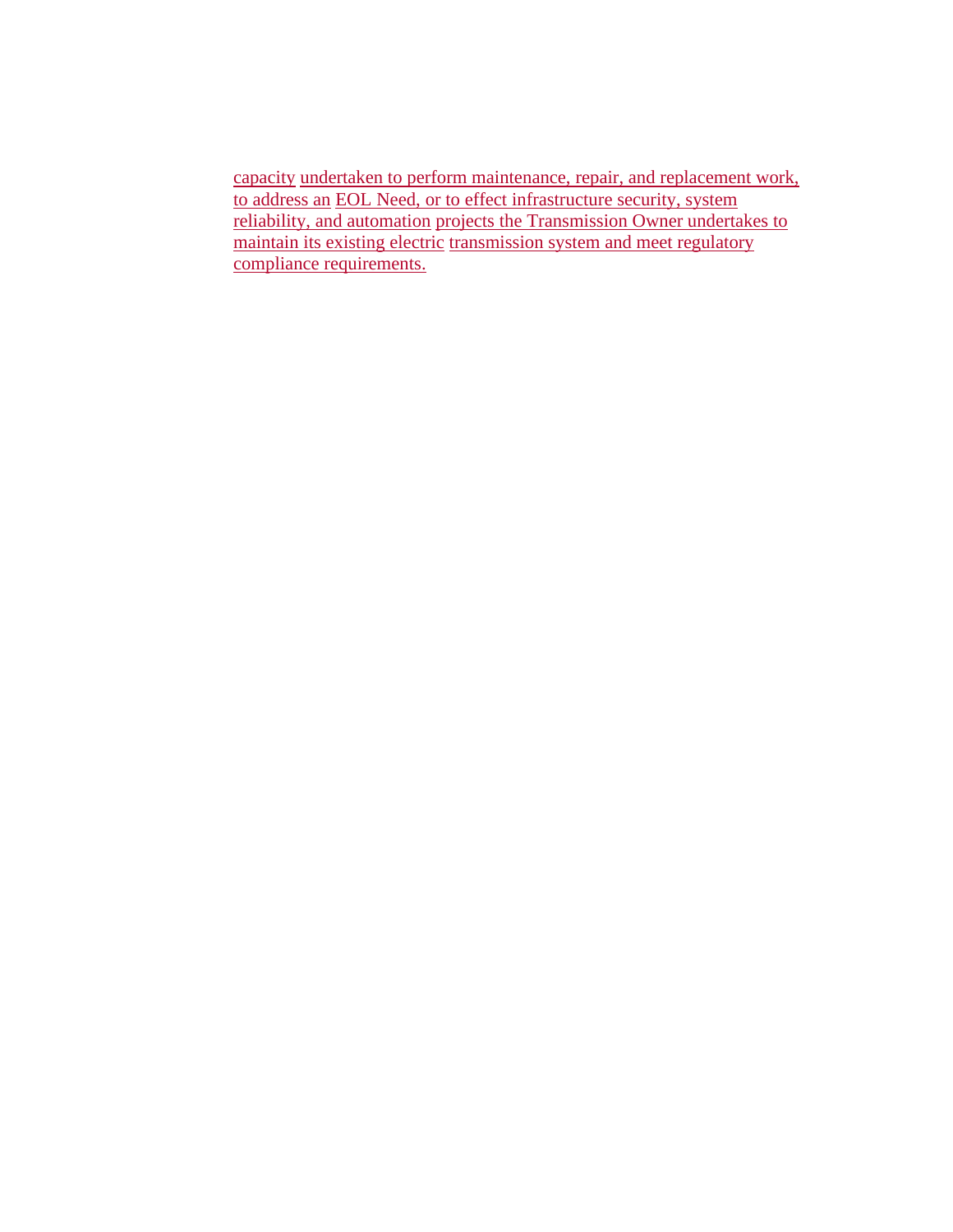- 2. Attachment M-3 Project. "Attachment M-3 Project" means (i) an Asset Management Project that affects the connectivity of Transmission Facilities that are included in the Transmission System, affects Transmission Facility ratings or significantly changes the impedance of Transmission Facilities; (ii) a Supplemental Project; or (iii) any other expansion or enhancement of Transmission Facilities that is not excluded from this Attachment M-3 under any of clauses (1) through (5) of section (a).
- 3. Incidental Increase. "Incidental Increase" shall mean an increase in transmission capacity achieved by advancements in technology and/or replacements consistent with current Transmission Owner design standards, industry standards, codes, laws or regulations, which is not reasonably severable from an Asset Management Project. A transmission project that results in more than an Incidental Increase in transmission capacity is an expansion or enhancement of Transmission Facilities.
- 4. Transmission Facilities. "Transmission Facilities" shall have the meaning set forth in the Consolidated Transmission Owners Agreement, section 1.27.
- 5. EOL Need. "EOL Need" shall mean a need to replace a transmission line between breakers operating at or above 100 kV or a transformer, the high side of which operates at or above 100 kV and the low side of which is not connected to distribution facilities, which the Transmission Owner has determined to be near the end of its useful life, the replacement of which would be an Attachment M-3 Project.
- 6. Candidate EOL Needs List. "Candidate EOL Needs List" shall have the meaning ascribed to it in section  $(d)(1)(iii)$ .
- 7. Form No. 715 EOL Planning Criteria. "Form No. 715 EOL Planning Criteria" shall mean planning criteria filed by a Transmission Owner in FERC Form No. 715 to address EOL Needs. No Transmission Owner may be compelled to file a Form No. 715 EOL Planning Criteria not required to be filed pursuant to FERC regulations applicable to Form No. 715.
- 8. Attachment M-3 EOL Planning Criteria. "Attachment M-3 EOL Planning Criteria" shall mean planning criteria utilized by a Transmission Owner under Attachment M-3 to address EOL Needs.
- 9. PJM Planning Criteria Need. "PJM Planning Criteria Need" shall mean a need to plan a transmission expansion or enhancement of Transmission Facilities other than those reserved to each Transmission Owner in accordance with section (a).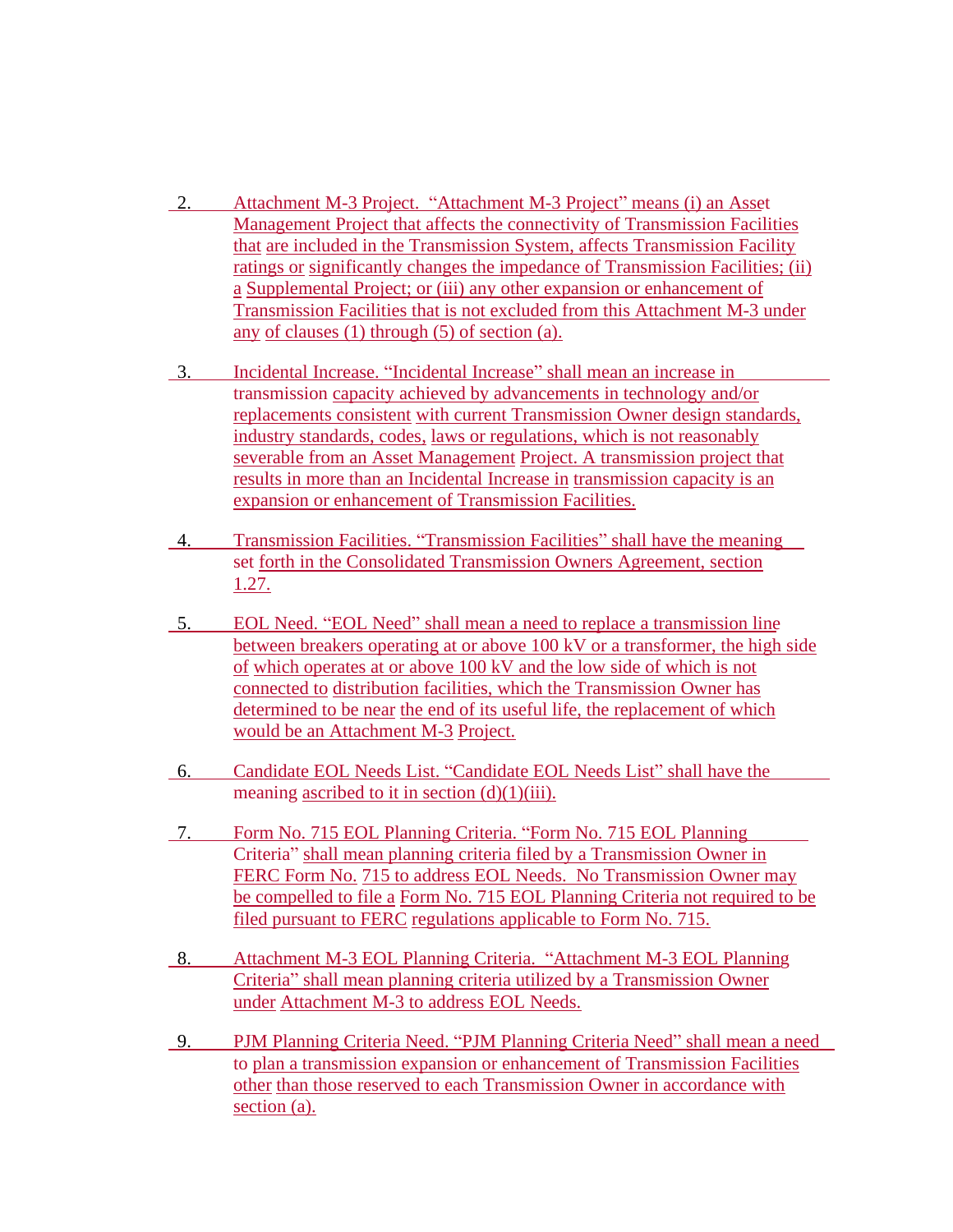10. RTEP Planning Process. "RTEP Planning Process" shall mean the process by which PJM develops the Regional Transmission Expansion Plan under Schedule 6 of the Operating Agreement.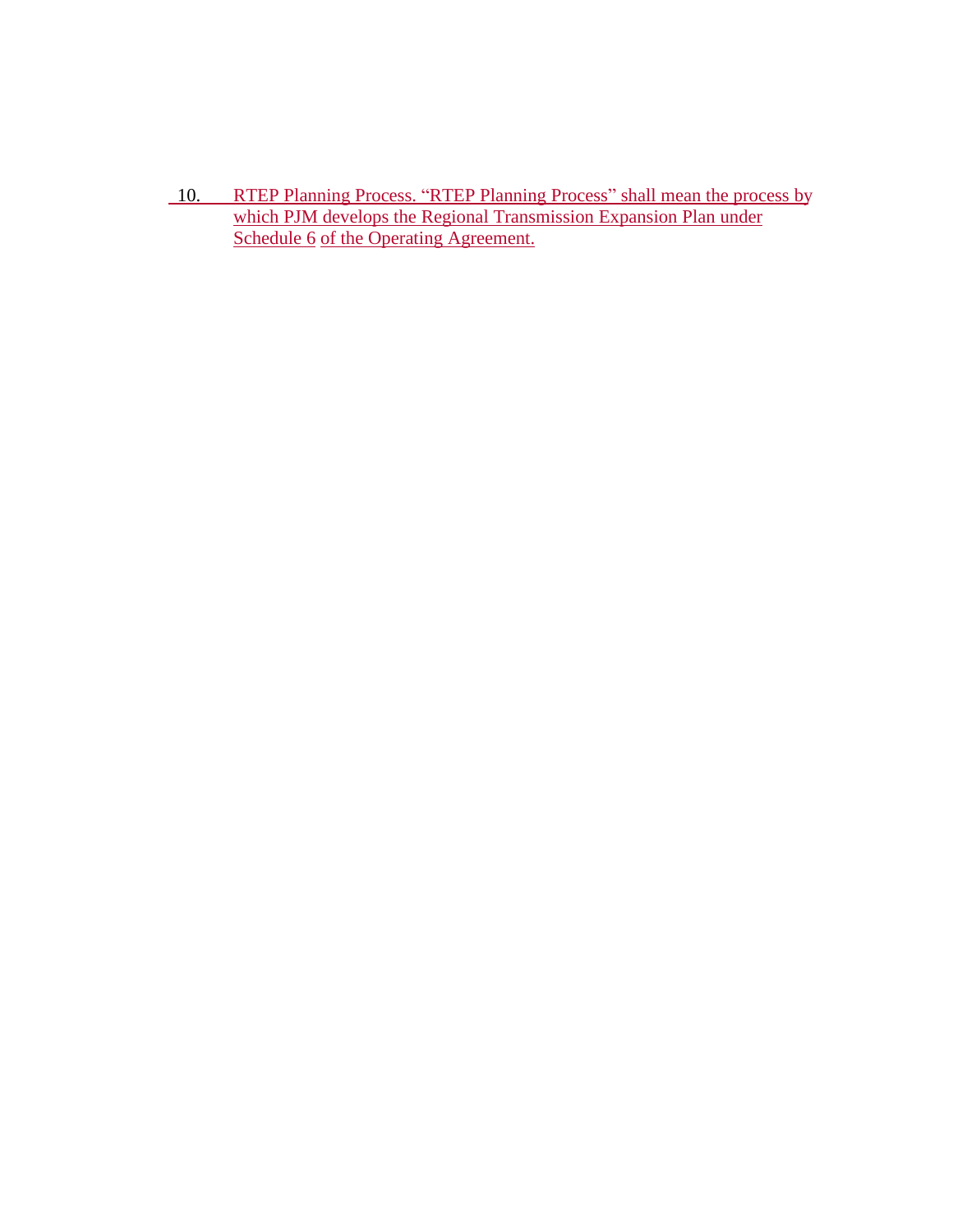**(c)Procedures for Review of Attachment M-3 Projects.** The following procedures shall be applicable to the planning of Attachment M-3 Projects:

- **1. Review of Supplemental Attachment M-3 Projects.** As described in sections 1.3(c) and (d) of Schedule 6 of the Operating Agreement, the Subregional RTEP Committees shall be responsible for the review of SupplementalAttachment M-3 Projects. The Subregional RTEP Committees shall have a meaningful opportunity to participate and provide feedback, including written comments, throughout the transmission planning process for SupplementalAttachment M-3 Projects. Disputes shall be resolved in accordance with the procedures set forth at Schedule 5 of the Operating Agreement. For purposes of this section (c), reference to the Subregional RTEP Committees shall be deemed to include the Transmission Expansion Advisory Committee (TEAC) when the TEAC reviews Attachment M-3 Projects in accordance with these procedures.
- **2. Review of Assumptions and Methodology.** In accordance with sections 1.3(d), 1.5.4(a), and 1.5.6(b) and 1.5.6(c) of Schedule 6 of the Operating Agreement, each Subregional RTEP Committee shall schedule and facilitate a minimum of one Subregional RTEP Committee meeting to review the criteria, assumptions, and models Transmission Owners propose to use to plan and identify SupplementalAttachment M-3 Projects (Assumptions Meeting). Each Transmission Owner shall provide the criteria, assumptions, and models to PJM for posting at least 20 days in advance of the Assumptions Meeting to provide Subregional RTEP Committee Participants sufficient time to review this information. Stakeholders may provide comments on the criteria, assumptions, and models to the Transmission Owner for consideration either prior to or following the Assumptions Meeting. The Transmission Owner shall review and consider comments that are received within 10 days of the Assumptions Meeting and may respond or provide feedback as appropriate.
- **3. Review of System Needs.** No fewer than 25 days after the Assumptions Meeting, each Subregional RTEP Committee shall schedule and facilitate a minimum of one Subregional RTEP Committee meeting per planning cycle to review the identified criteria violations and resulting system needs, if any, that may drive the need for a Supplementalan Attachment M-3 Project (Needs Meeting). Each Transmission Owner will review the identified system needs and the drivers of those needs, based on the application of its criteria, assumptions, and models that it uses to plan SupplementalAttachment M-3 Projects. The Transmission Owners shall share and post their identified criteria violations and drivers no fewer than 10 days in advance of the Needs Meeting. Stakeholders may provide comments on the criteria violations and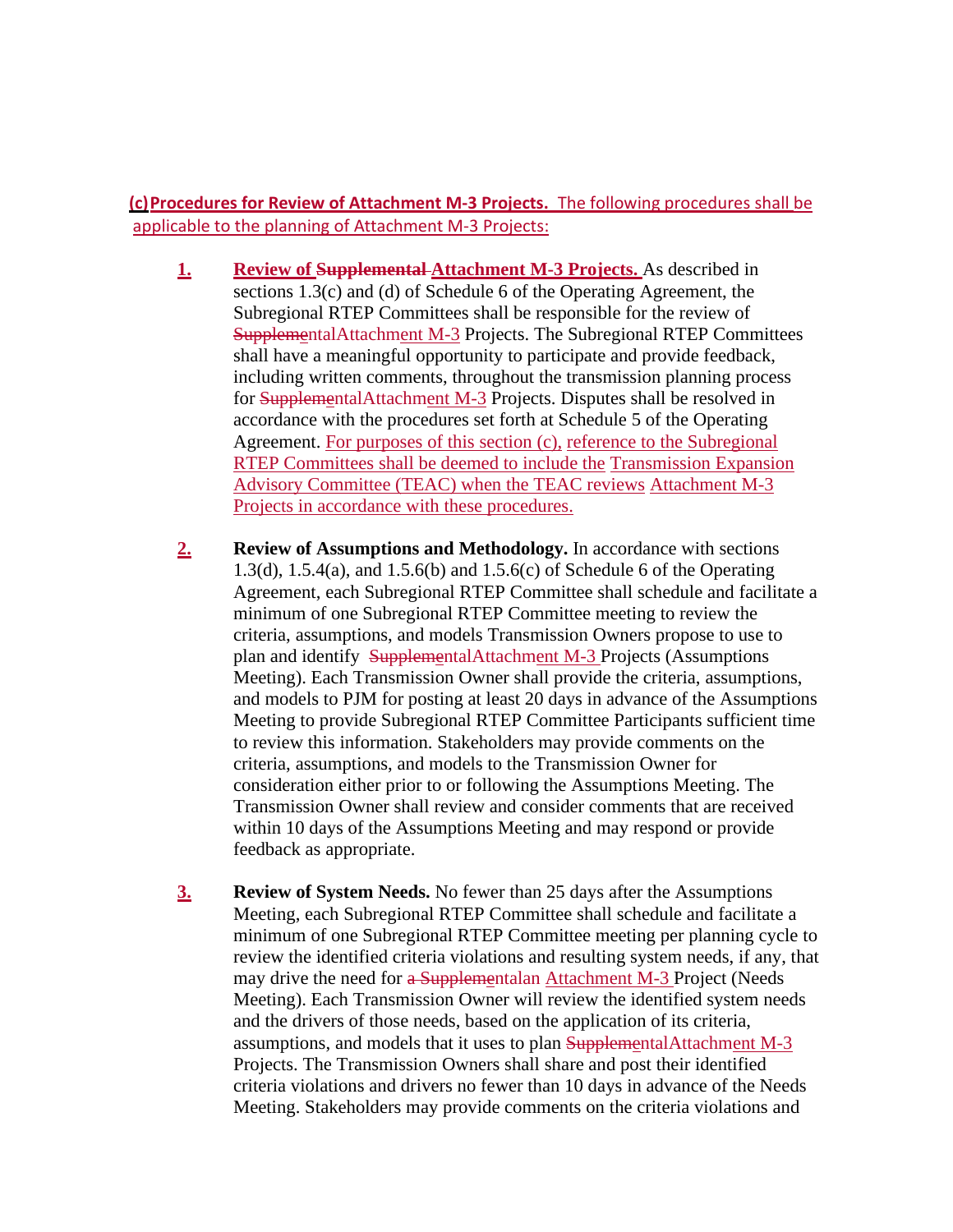drivers to the Transmission Owner for consideration prior to, at, or following the Needs Meeting. The Transmission Owner shall review and consider comments that are received within 10 days of the Needs Meeting and may respond or provide feedback as appropriate.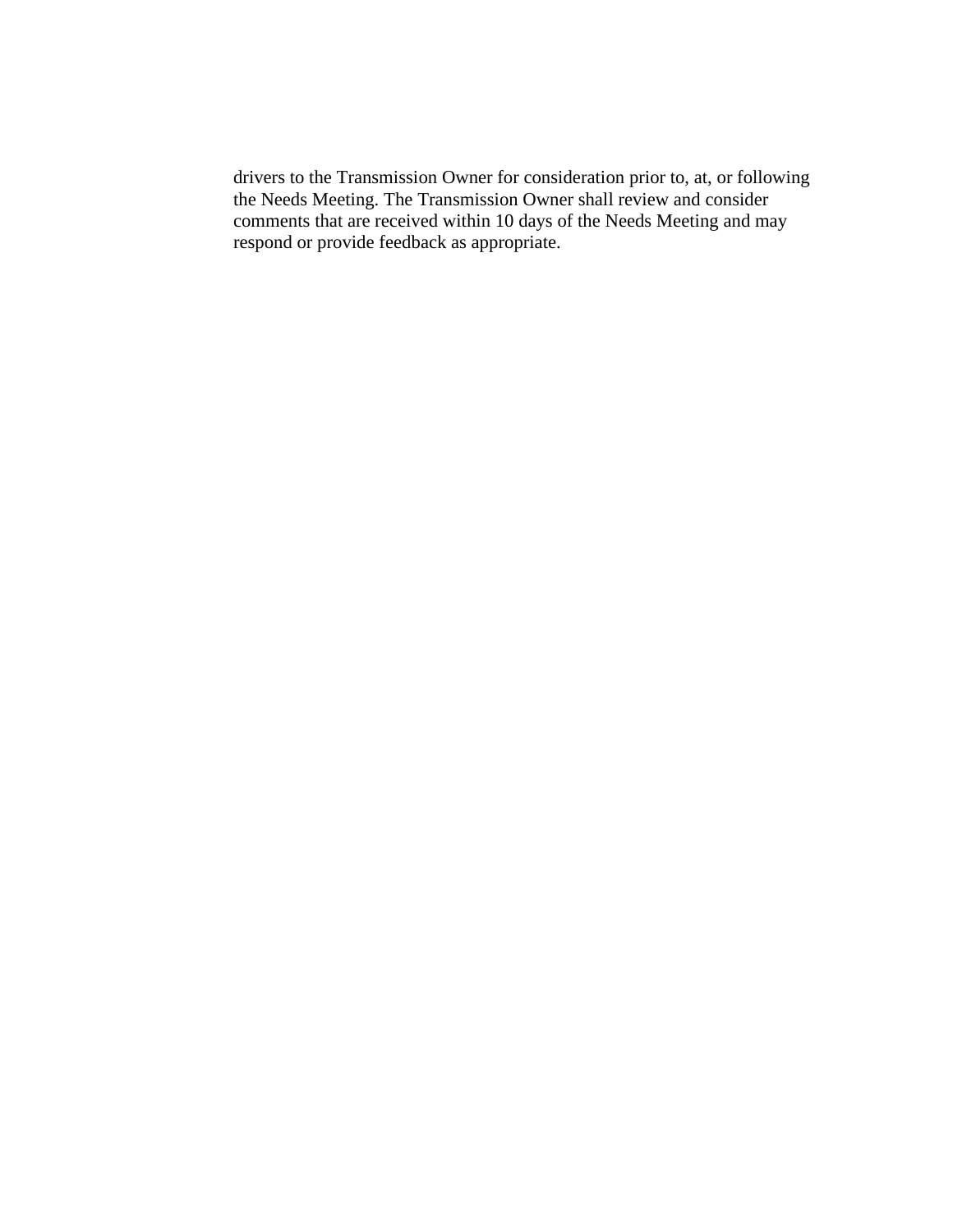- **4. Review of Potential Solutions.** No fewer than 25 days after the Needs Meeting, each Subregional RTEP Committee shall schedule and facilitate a minimum of one Subregional RTEP Committee meeting per planning cycle to review potential solutions for the identified criteria violations (Solutions Meeting). The Transmission Owners shall share and post their potential solutions, as well as any alternatives identified by the Transmission Owners or stakeholders, no fewer than 10 days in advance of the Solutions Meeting. Stakeholders may provide comments on the potential solutions to the Transmission Owner for consideration either prior to or following the Solutions Meeting. The Transmission Owner shall review and consider comments that are received within 10 days of the meeting and may respond or provide feedback as appropriate.
- **5. Submission of SupplementalAttachment M-3 Projects.** Each Transmission Owner will finalize for submittal to the Transmission Provider SupplementalAttachment M-3 Projects for inclusion in the Local Plan in accordance with section 1.3 of Schedule 6 of the Operating Agreement and the schedule established by the Transmission Provider. Stakeholders may provide comments on the SupplementalAttachment M-3 Projects in accordance with section 1.3 of Schedule 6 of the PJM Operating Agreement before the Local Plan is integrated into the Regional Transmission Expansion Plan. Stakeholders shall have at least 10 days to comment on the Local Plan after the solutions selected by the Transmission Owner for inclusion in the Local Plan are posted. Each Transmission Owner shall review and consider comments that are received at least 10 days before the Local Plan is submitted for integration into the Regional Transmission Expansion Plan.
- **6. Information Relating to SupplementalAttachment M-3 Projects.** Information relating to each Transmission Owner's SupplementalAttachment M-3 Projects will be provided in accordance with, and subject to the limitations set forth in, section 1.5.4 of Schedule 6 of the Operating Agreement. Local Plan Information will be provided to and posted by the Office of Interconnection as set forth in section 1.5.4(e) of Schedule 6 of the Operating Agreement.
- 7. **No Limitation on Additional Meetings and Communications. or Use of Attachment M-3 For Other Transmission Projects.**
	- **i.** Nothing in this Attachment M-3 precludes any Transmission Owner from agreeing with stakeholders to additional meetings or other communications regarding SupplementalAttachment M-3 Projects, in addition to the Subregional RTEP Committee process.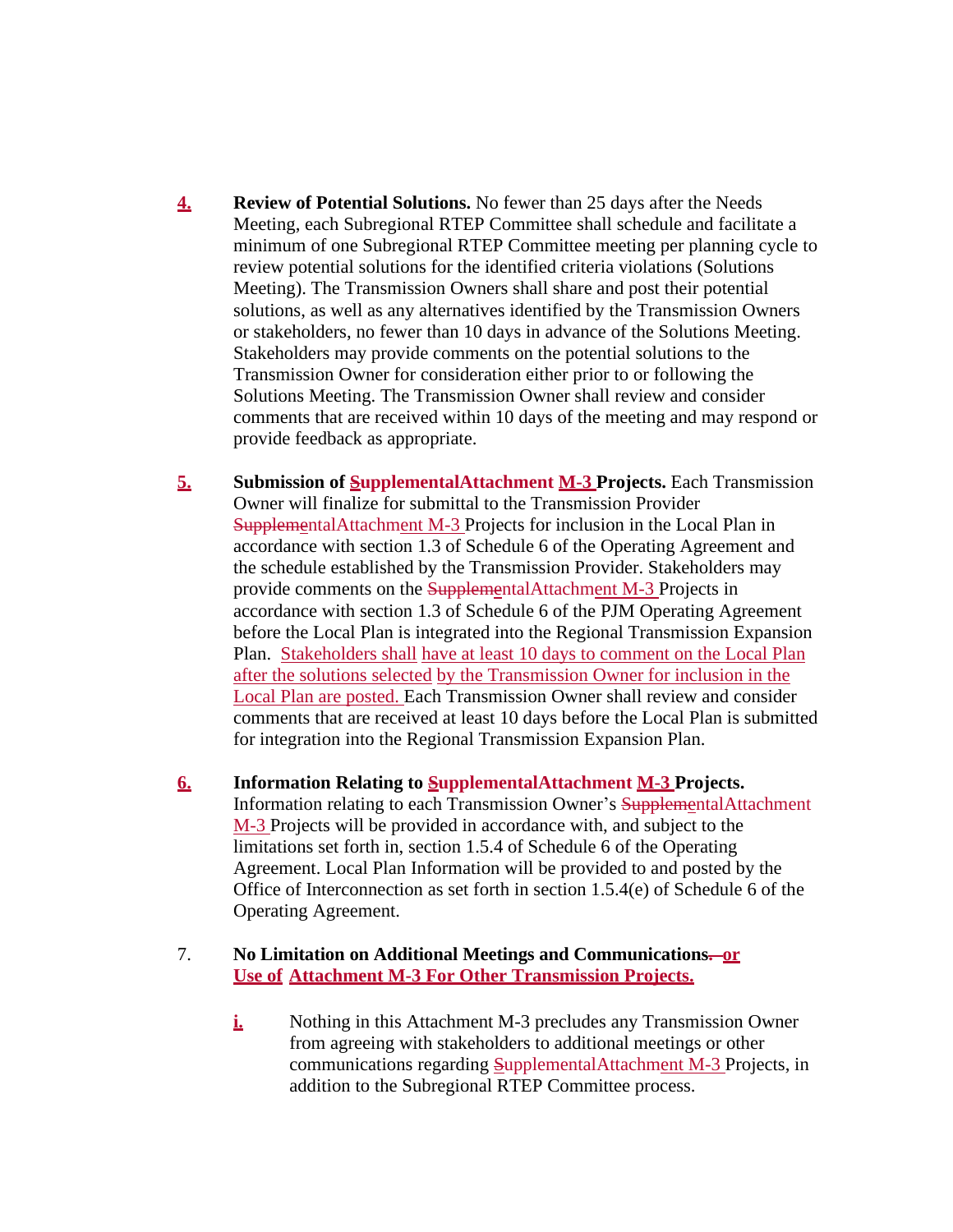ii. Nothing in this Attachment M-3 precludes a Transmission Owner from using the procedures set forth in section (c) to solicit stakeholder input in the planning of Transmission Facilities not subject to this section (c) or the RTEP Planning Process.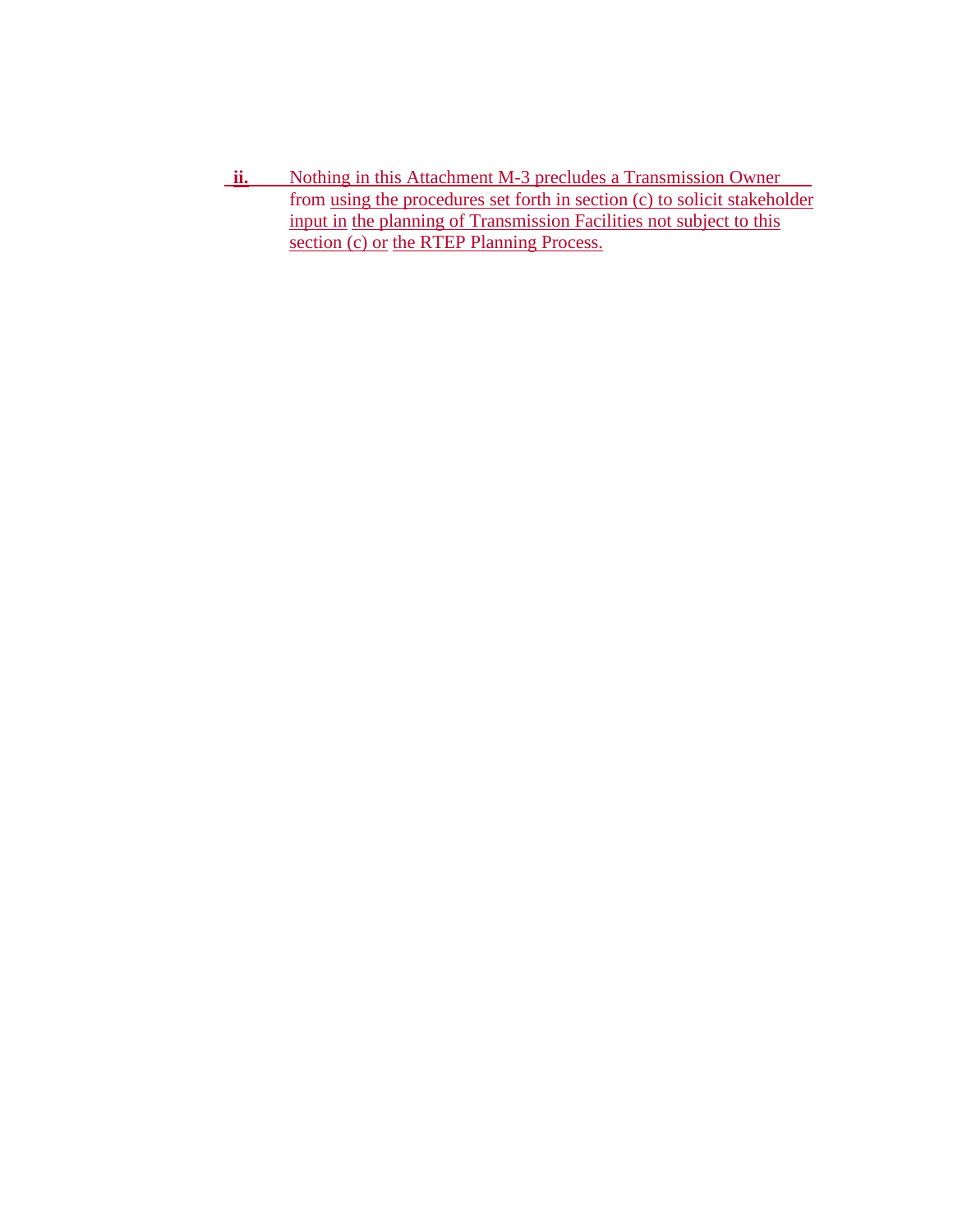# (d)**Additional Procedures for the Identification and Planning of EOL Needs.**

## 1. **EOL Need Planning Criteria Documentation and Identification**

- i. Each PJM Transmission Owner shall develop documentation for its Attachment M-3 EOL Planning Criteria and/or its Form 715 EOL Planning Criteria through which each identifies EOL Needs.
- ii. Each Transmission Owner's Attachment M-3 EOL Planning Criteria and/or Form 715 EOL Planning Criteria shall be clearly and separately delineated and presented by the Transmission Owner at least once annually pursuant to section (c)(2) and/or in its FERC Form No. 715 at a meeting of the TEAC.
- iii. Annually, each Transmission Owner will provide to PJM and each member of the Organization of PJM States, Inc. (OPSI) a Candidate EOL Needs List comprising its non-public confidential, non-binding projection of up to 5 years of EOL Needs that it has identified under the Transmission Owner's processes for identification of EOL Needs documented under section  $(d)(1)(i)$ . Each Transmission Owner may change its projection as it deems necessary and will update it annually. Any Candidate EOL Needs List provided to PJM and OPSI members shall remain confidential, except to the extent necessary for PJM to make the determination referenced in clause (a) of section  $(d)(2)(ii)$ . Any OPSI member who does not wish to receive a Transmission Owner's EOL Needs List shall indicate as much in writing to the relevant Transmission Owner(s).

## 2. **Coordination of EOL Needs Planning With PJM Planning Criteria Needs**.

- i. If, as part of the RTEP Planning Process, PJM initially determines that a substantial electrical overlap exists such that a single Solution may address a validated PJM Planning Criteria Need(s) identified during the current PJM planning cycle under the RTEP Planning Process and address a projected EOL Need on the Candidate EOL Needs List, which the relevant Transmission Owner has confirmed remains a projected EOL Need, the relevant Transmission Owner shall consult with PJM regarding such potential overlap.
- ii. If, (a) PJM determines through the RTEP Planning Process that a proposed Required Transmission Enhancement would more efficiently and cost- effectively address the identified PJM Planning Criteria Need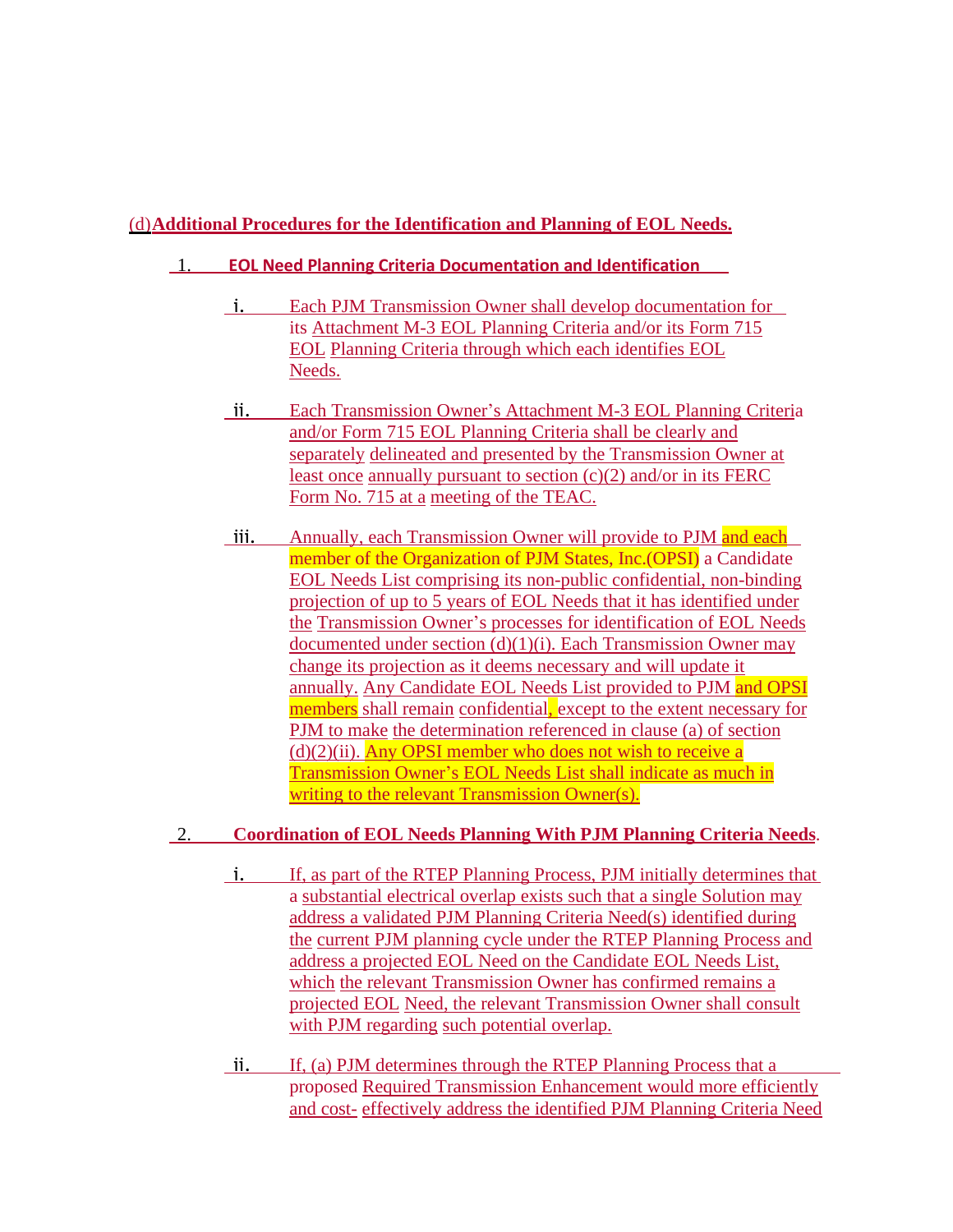and may, as well, address the projected EOL Need confirmed under section  $(d)(2)(i)$ , and  $(b)$  the proposed Required Transmission Enhancement is not a solution proposed by the Transmission Owner pursuant to section  $(c)(4)$ , and  $(c)$  the Transmission Owner determines that the projected EOL Need is not met by the proposed Required Transmission Enhancement and determines that it will plan an Attachment M-3 Project to address the projected EOL Need or propose a project to address the Form No. 715 EOL Planning Criteria, the Transmission Owner will provide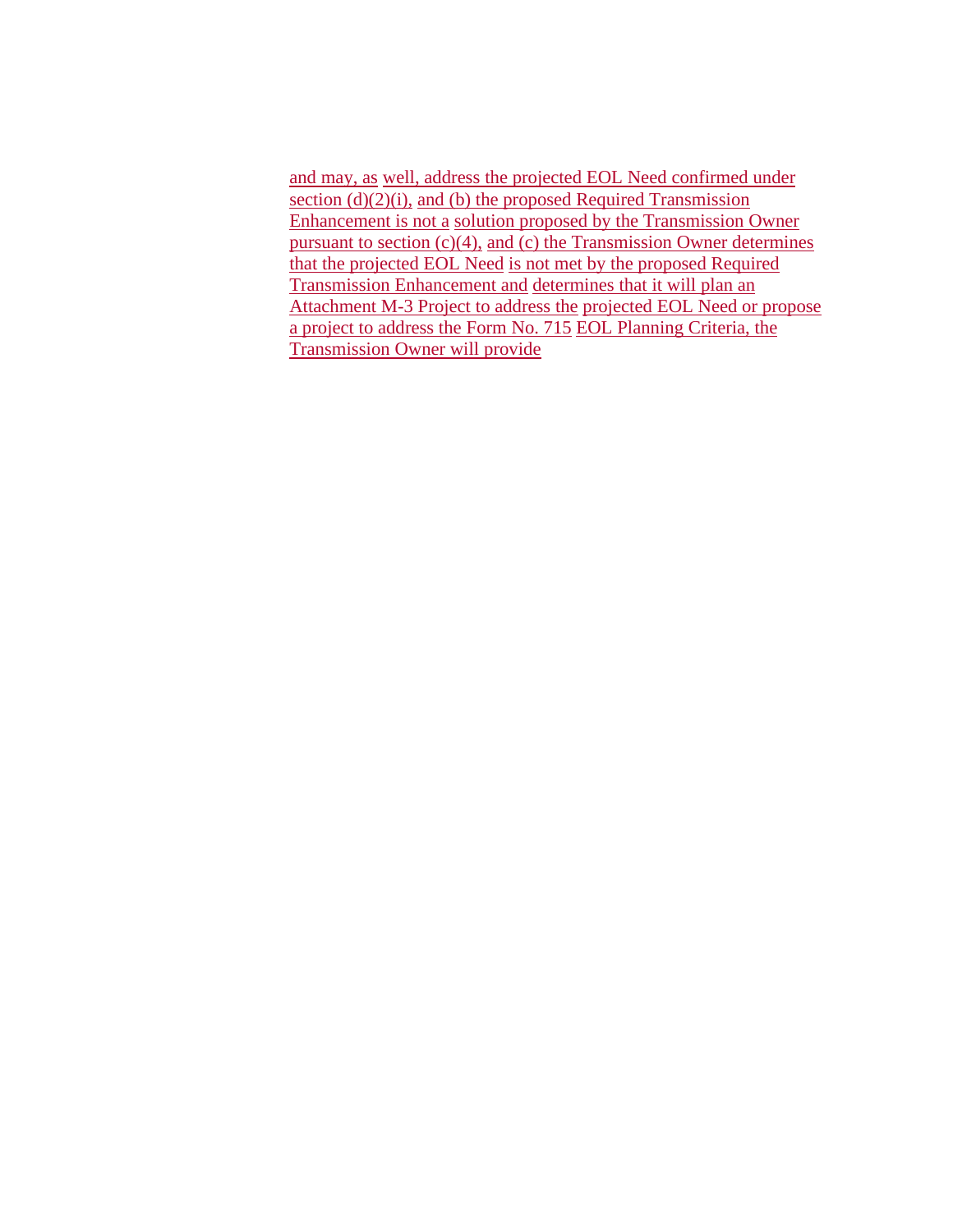documentation to PJM and stakeholders on the rationale supporting its determination at the next appropriate meeting of the TEAC or Subregional RTEP Committee that considered the proposed Required Transmission Enhancement. Subsequent to its presentation at the next appropriate meeting of the TEAC or Subregional RTEP Committee, the Transmission Owner will also provide conspicuous notice to all OPSI members of its determination.

**(e)Modifications.** This Attachment M-3 may only be modified under section 205 of the Federal Power Act if the proposed modification has been authorized by the PJM Transmission Owners Agreement-Administrative Committee in accordance with section 8.5 of the Consolidated Transmission Owners Agreement.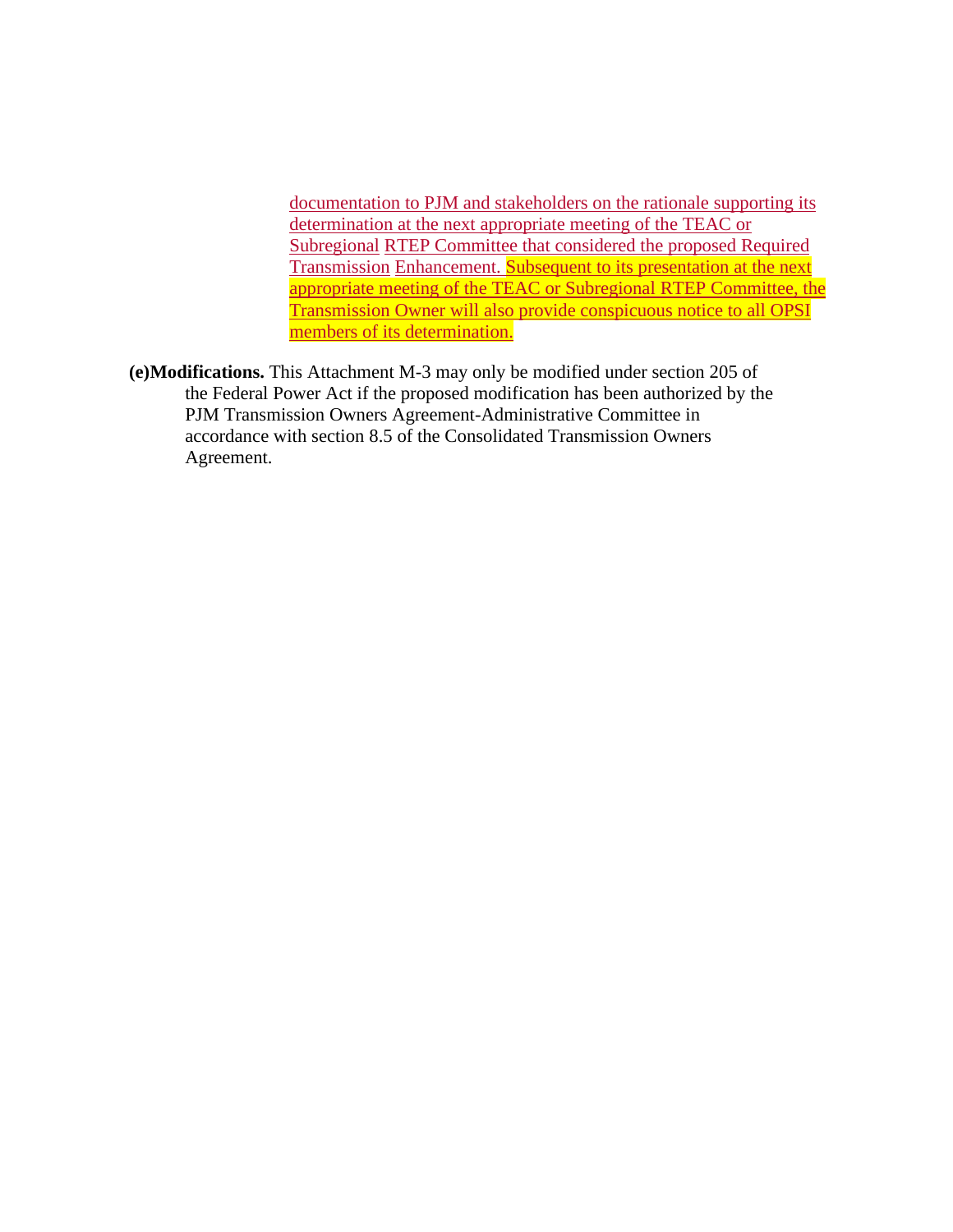# **Attachment B Attachment M-3 Amendments Clean Version**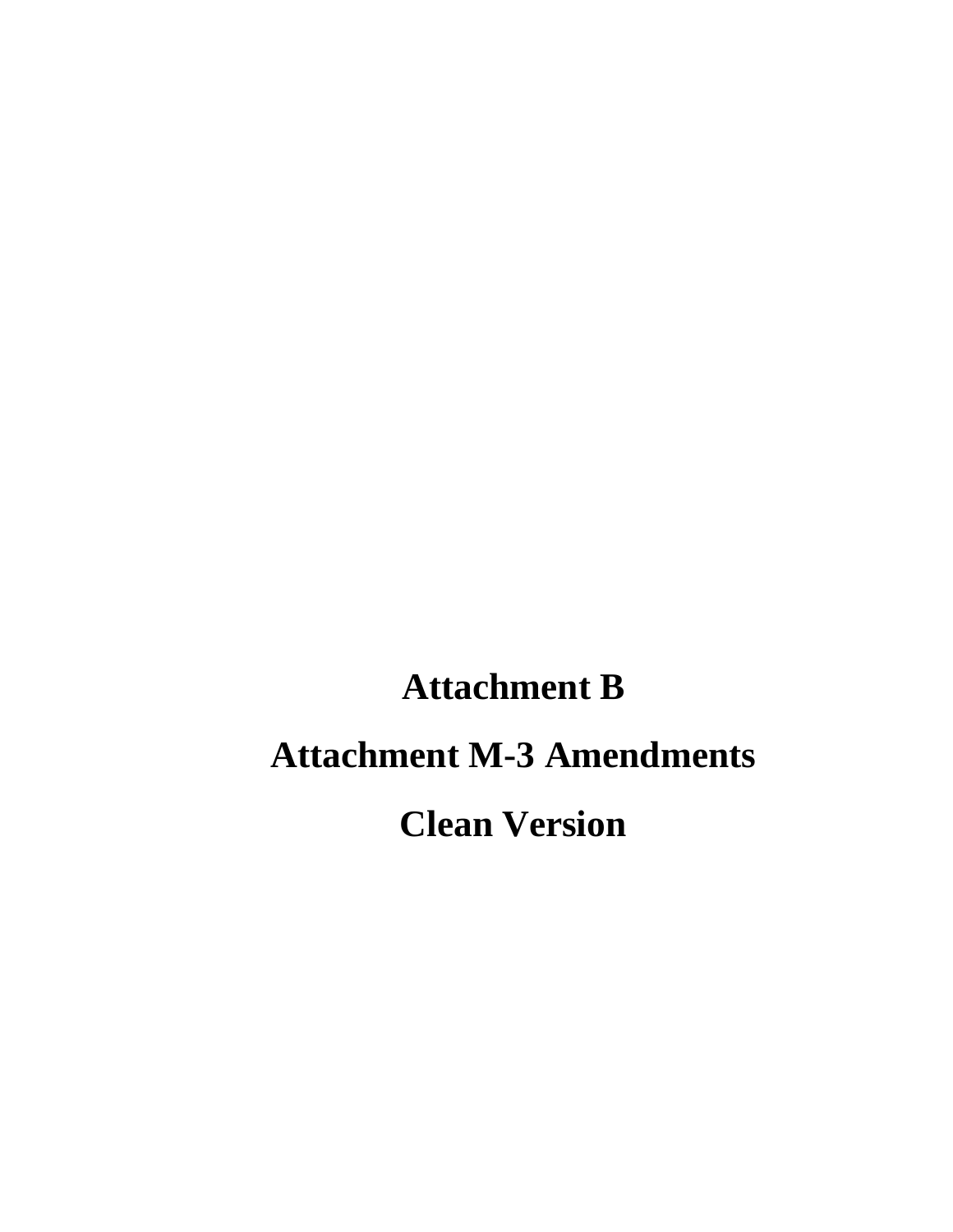# **ATTACHMENT M-3 ADDITIONAL PROCEDURES FOR PLANNING SUPPLEMENTAL PROJECTS AND ASSET MANAGEMENT PROJECTS**

(a) **Applicability.** Each Transmission Owner shall be responsible for planning and constructing in accordance with Schedule 6 of the Operating Agreement as provided in this Attachment M-3, to the extent applicable, (i) Asset Management Projects, as defined herein,

(ii) Supplemental Projects, as defined in section 1.42A.02 of the Operating Agreement, and (iii) any other transmission expansion or enhancement of Transmission Facilities that is not planned by PJM to address one or more of the following planning criteria:

- **1.** NERC Reliability Standards (which includes Applicable Regional Entity reliability standards);
- **2.** Individual Transmission Owner planning criteria as filed in FERC Form No. 715 and posted on the PJM website, provided that the Additional Procedures for the Identification and Planning of EOL Needs, set forth in section (d), shall apply, as applicable
- **3.** Criteria to address economic constraints in accordance with section 1.5.7 of the Operating Agreement or an agreement listed in Schedule 12-Appendix B;
- **4.** State Agreement Approach expansions or enhancements in accordance with section 1.5.9(a)(ii) of the Operating Agreement; or
- **5.** An expansion or enhancement to be addressed by the RTEP Planning Process pursuant to section (d)(2) of this Attachment M-3 in accordance with RTEP Planning Process procedures in Schedule 6 of the Operating Agreement.

This Attachment M-3 shall not apply to CIP-014 mitigation projects that are subject to Attachment M-4.

#### (b) **Definitions.**

1. Asset Management Project. "Asset Management Project" shall mean any modification or replacement of a Transmission Owner's Transmission Facilities that results in no more than an Incidental Increase in transmission capacity undertaken to perform maintenance, repair, and replacement work, to address an EOL Need, or to effect infrastructure security, system reliability, and automation projects the Transmission Owner undertakes to maintain its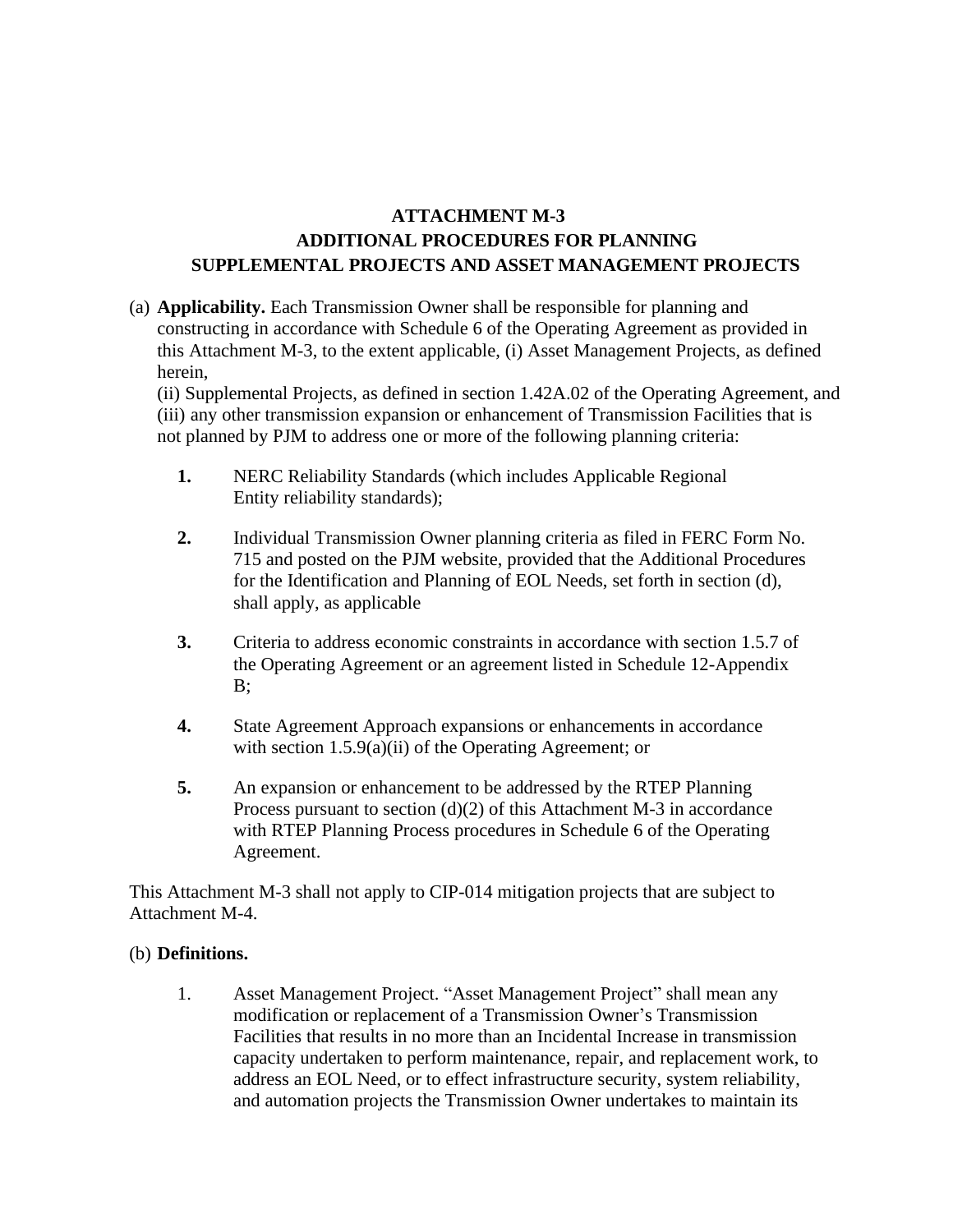existing electric transmission system and meet regulatory compliance requirements.

2. Attachment M-3 Project. "Attachment M-3 Project" means (i) an Asset Management Project that affects the connectivity of Transmission Facilities that are included in the Transmission System, affects Transmission Facility ratings or significantly changes the impedance of Transmission Facilities; (ii) a Supplemental Project; or (iii) any other expansion or enhancement of Transmission Facilities that is not excluded from this Attachment M-3 under any of clauses (1) through (5) of section (a).

- 3. Incidental Increase. "Incidental Increase" shall mean an increase in transmission capacity achieved by advancements in technology and/or replacements consistent with current Transmission Owner design standards, industry standards, codes, laws or regulations, which is not reasonably severable from an Asset Management Project. A transmission project that results in more than an Incidental Increase in transmission capacity is an expansion or enhancement of Transmission Facilities.
- 4. Transmission Facilities. "Transmission Facilities" shall have the meaning set forth in the Consolidated Transmission Owners Agreement, section 1.27.
- 5. EOL Need. "EOL Need" shall mean a need to replace a transmission line between breakers operating at or above 100 kV or a transformer, the high side of which operates at or above 100 kV and the low side of which is not connected to distribution facilities, which the Transmission Owner has determined to be near the end of its useful life, the replacement of which would be an Attachment M-3 Project.
- 6. Candidate EOL Needs List. "Candidate EOL Needs List" shall have the meaning ascribed to it in section  $(d)(1)(iii)$ .
- 7. Form No. 715 EOL Planning Criteria. "Form No. 715 EOL Planning Criteria" shall mean planning criteria filed by a Transmission Owner in FERC Form No. 715 to address EOL Needs. No Transmission Owner may be compelled to file a Form No. 715 EOL Planning Criteria not required to be filed pursuant to FERC regulations applicable to Form No. 715.
- 8. Attachment M-3 EOL Planning Criteria. "Attachment M-3 EOL Planning Criteria" shall mean planning criteria utilized by a Transmission Owner under Attachment M-3 to address EOL Needs.
- 9. PJM Planning Criteria Need. "PJM Planning Criteria Need" shall mean a need to plan a transmission expansion or enhancement of Transmission Facilities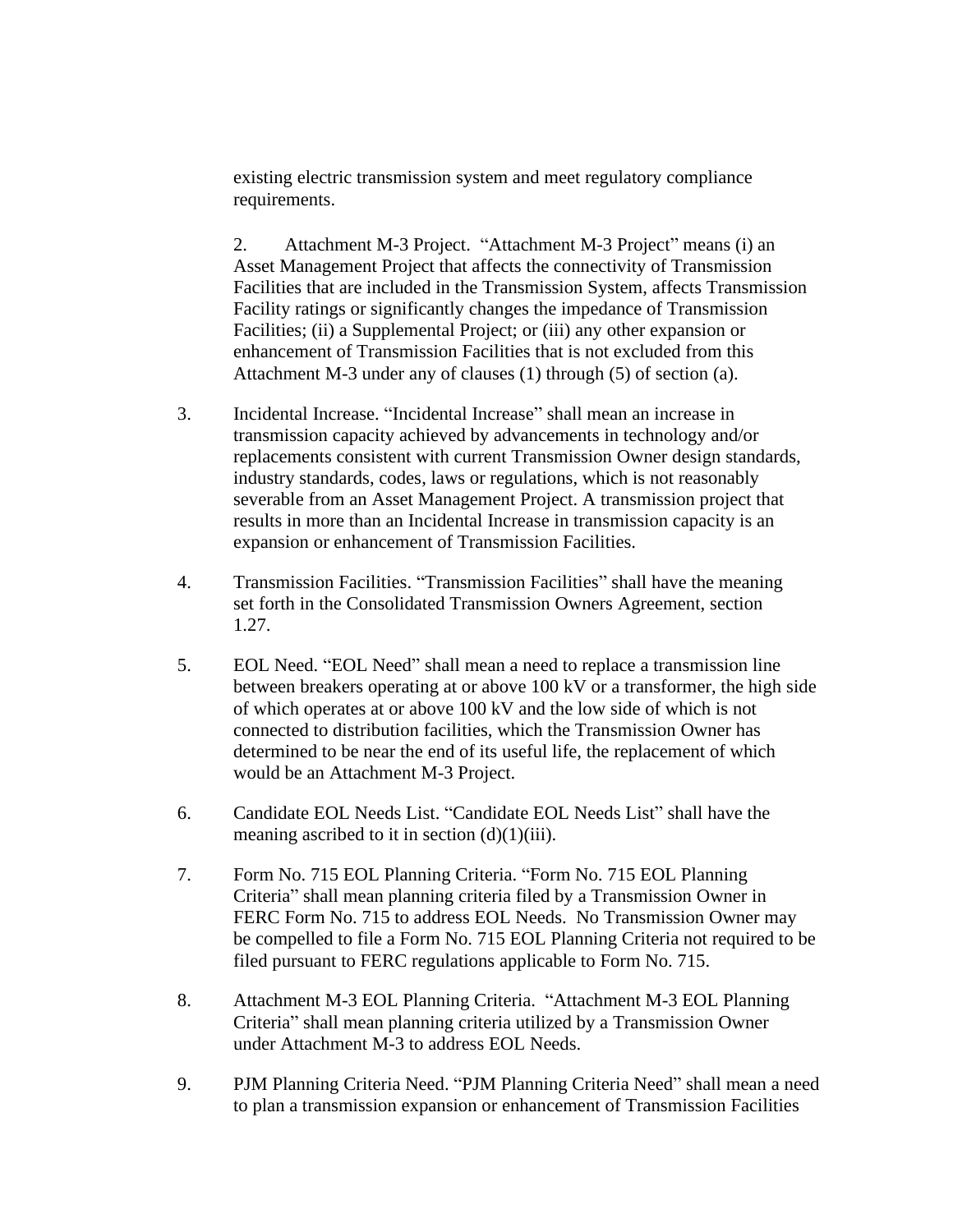other than those reserved to each Transmission Owner in accordance with section (a).

- 10. RTEP Planning Process. "RTEP Planning Process" shall mean the process by which PJM develops the Regional Transmission Expansion Plan under Schedule 6 of the Operating Agreement.
- **(c) Procedures for Review of Attachment M-3 Projects.** The following procedures shall be applicable to the planning of Attachment M-3 Projects:
	- 1. **Review of Attachment M-3 Projects.** As described in sections 1.3(c) and (d) of Schedule 6 of the Operating Agreement, the Subregional RTEP Committees shall be responsible for the review of Attachment M-3 Projects. The Subregional RTEP Committees shall have a meaningful opportunity to participate and provide feedback, including written comments, throughout the transmission planning process for Attachment M-3 Projects. Disputes shall be resolved in accordance with the procedures set forth at Schedule 5 of the Operating Agreement. For purposes of this section (c), reference to the Subregional RTEP Committees shall be deemed to include the Transmission Expansion Advisory Committee (TEAC) when the TEAC reviews Attachment M-3 Projects in accordance with these procedures.
	- 2. **Review of Assumptions and Methodology.** In accordance with sections 1.3(d), 1.5.4(a), and 1.5.6(b) and 1.5.6(c) of Schedule 6 of the Operating Agreement, each Subregional RTEP Committee shall schedule and facilitate a minimum of one Subregional RTEP Committee meeting to review the criteria, assumptions, and models Transmission Owners propose to use to plan and identify Attachment M-3 Projects (Assumptions Meeting). Each Transmission Owner shall provide the criteria, assumptions, and models to PJM for posting at least 20 days in advance of the Assumptions Meeting to provide Subregional RTEP Committee Participants sufficient time to review this information. Stakeholders may provide comments on the criteria, assumptions, and models to the Transmission Owner for consideration either prior to or following the Assumptions Meeting. The Transmission Owner shall review and consider comments that are received within 10 days of the Assumptions Meeting and may respond or provide feedback as appropriate.
	- 3. **Review of System Needs.** No fewer than 25 days after the Assumptions Meeting, each Subregional RTEP Committee shall schedule and facilitate a minimum of one Subregional RTEP Committee meeting per planning cycle to review the identified criteria violations and resulting system needs, if any, that may drive the need for an Attachment M-3 Project (Needs Meeting). Each Transmission Owner will review the identified system needs and the drivers of those needs, based on the application of its criteria, assumptions, and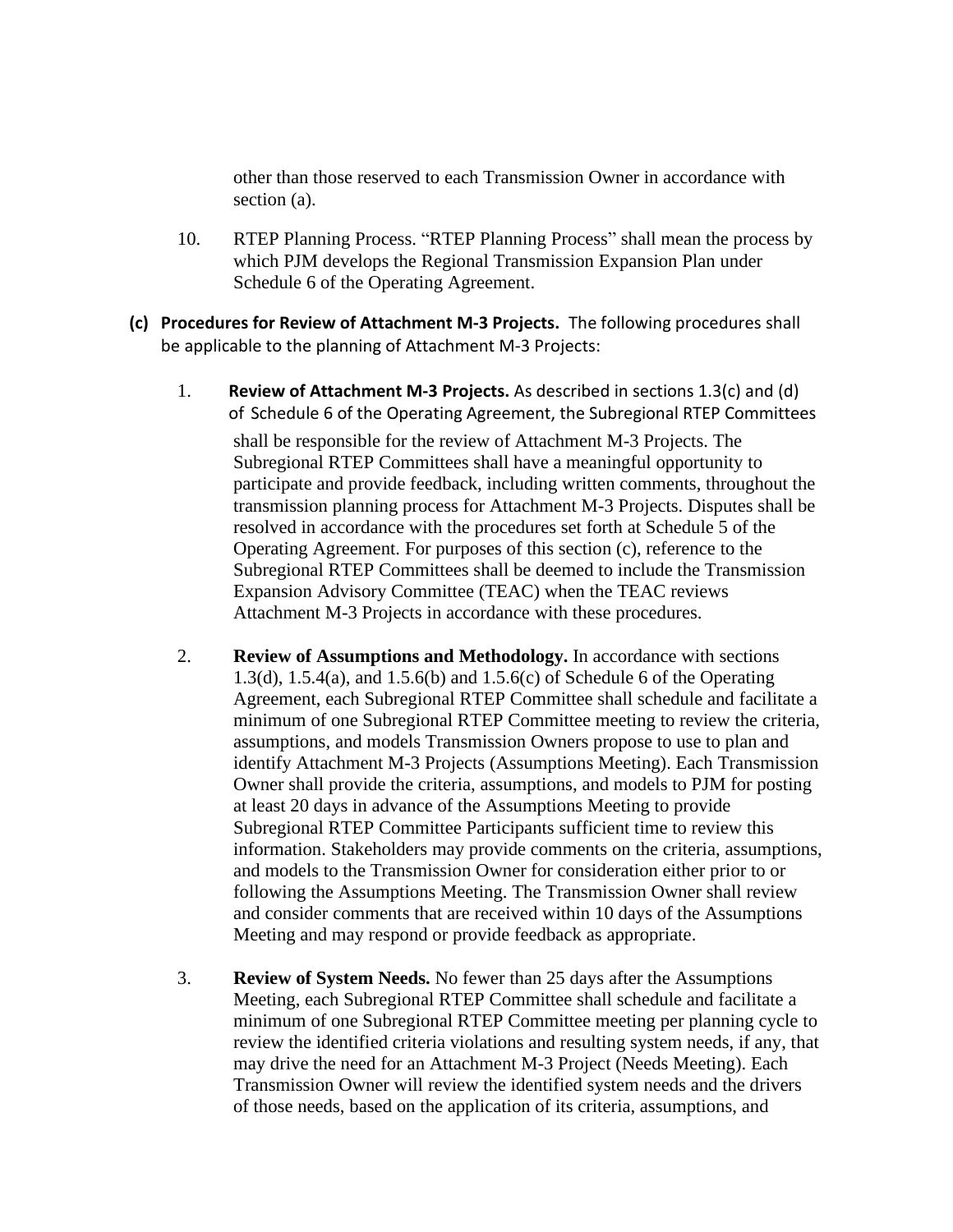models that it uses to plan Attachment M-3 Projects. The Transmission Owners shall share and post their identified criteria violations and drivers no fewer than 10 days in advance of the Needs Meeting. Stakeholders may provide comments on the criteria violations and drivers to the Transmission Owner for consideration prior to, at, or following the Needs Meeting. The Transmission Owner shall review and consider comments that are received within 10 days of the Needs Meeting and may respond or provide feedback as appropriate.

4. **Review of Potential Solutions.** No fewer than 25 days after the Needs Meeting, each Subregional RTEP Committee shall schedule and facilitate a minimum of one Subregional RTEP Committee meeting per planning cycle to review potential solutions for the identified criteria violations (Solutions Meeting). The Transmission Owners shall share and post their potential solutions, as well as any alternatives identified by the Transmission Owners or stakeholders, no fewer than 10 days in advance of the Solutions Meeting. Stakeholders may provide comments on the potential solutions to the Transmission Owner for consideration either prior to or following the Solutions Meeting. The Transmission Owner shall review and consider comments that are received within 10 days of the meeting and may respond or provide feedback as appropriate.

- 5. **Submission of Attachment M-3 Projects.** Each Transmission Owner will finalize for submittal to the Transmission Provider Attachment M-3 Projects for inclusion in the Local Plan in accordance with section 1.3 of Schedule 6 of the Operating Agreement and the schedule established by the Transmission Provider. Stakeholders may provide comments on the Attachment M-3 Projects in accordance with section 1.3 of Schedule 6 of the PJM Operating Agreement before the Local Plan is integrated into the Regional Transmission Expansion Plan. Stakeholders shall have at least 10 days to comment on the Local Plan after the solutions selected by the Transmission Owner for inclusion in the Local Plan are posted. Each Transmission Owner shall review and consider comments that are received at least 10 days before the Local Plan is submitted for integration into the Regional Transmission Expansion Plan.
- 6. **Information Relating to Attachment M-3 Projects.** Information relating to each Transmission Owner's Attachment M-3 Projects will be provided in accordance with, and subject to the limitations set forth in, section 1.5.4 of Schedule 6 of the Operating Agreement. Local Plan Information will be provided to and posted by the Office of Interconnection as set forth in section 1.5.4(e) of Schedule 6 of the Operating Agreement.

#### 7. **No Limitation on Additional Meetings and Communications or Use**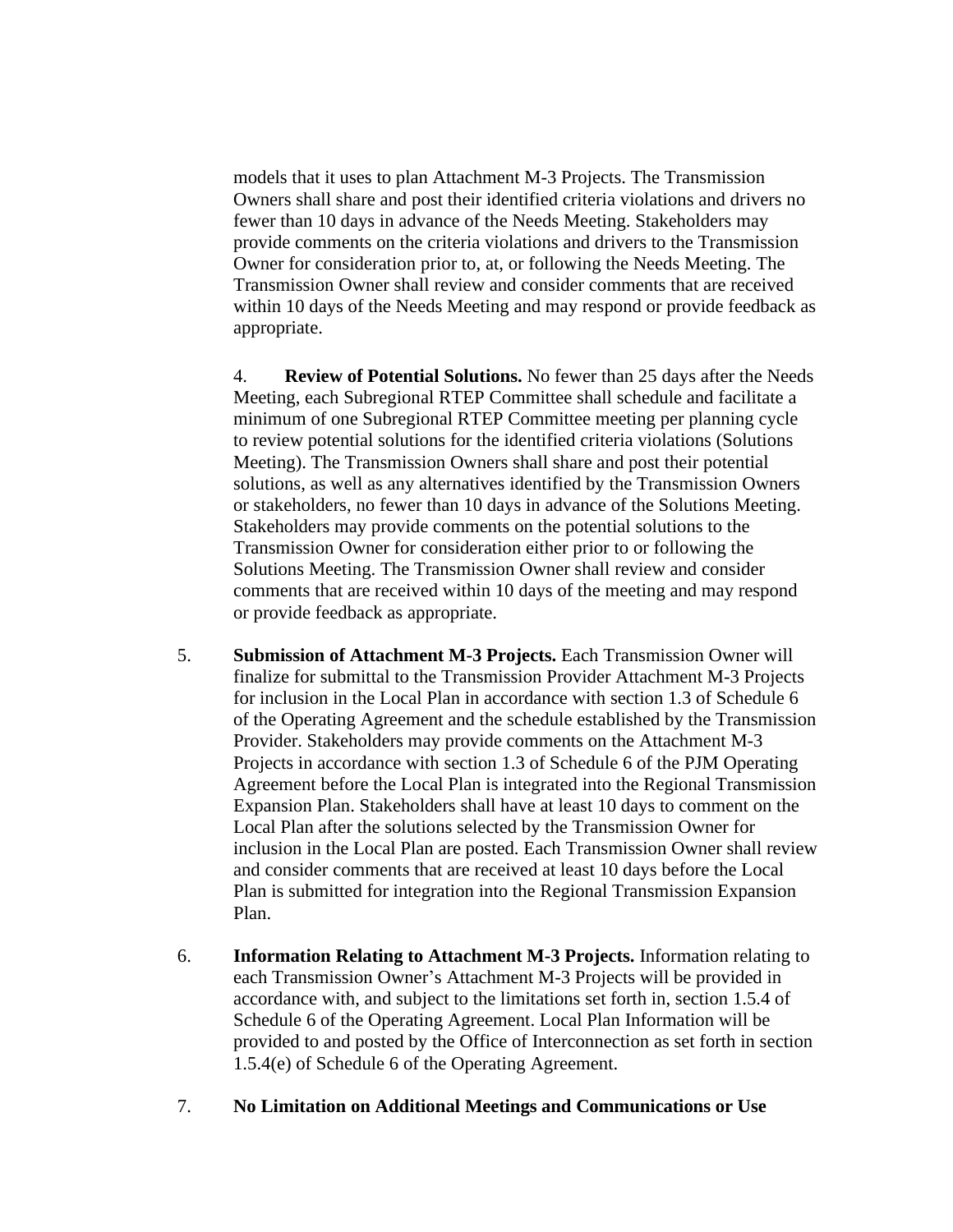#### **of Attachment M-3 For Other Transmission Projects.**

- **i.** Nothing in this Attachment M-3 precludes any Transmission Owner from agreeing with stakeholders to additional meetings or other communications regarding Attachment M-3 Projects, in addition to the Subregional RTEP Committee process.
- **ii.** Nothing in this Attachment M-3 precludes a Transmission Owner from using the procedures set forth in section (c) to solicit stakeholder input in the planning of Transmission Facilities not subject to this section (c) or the RTEP Planning Process.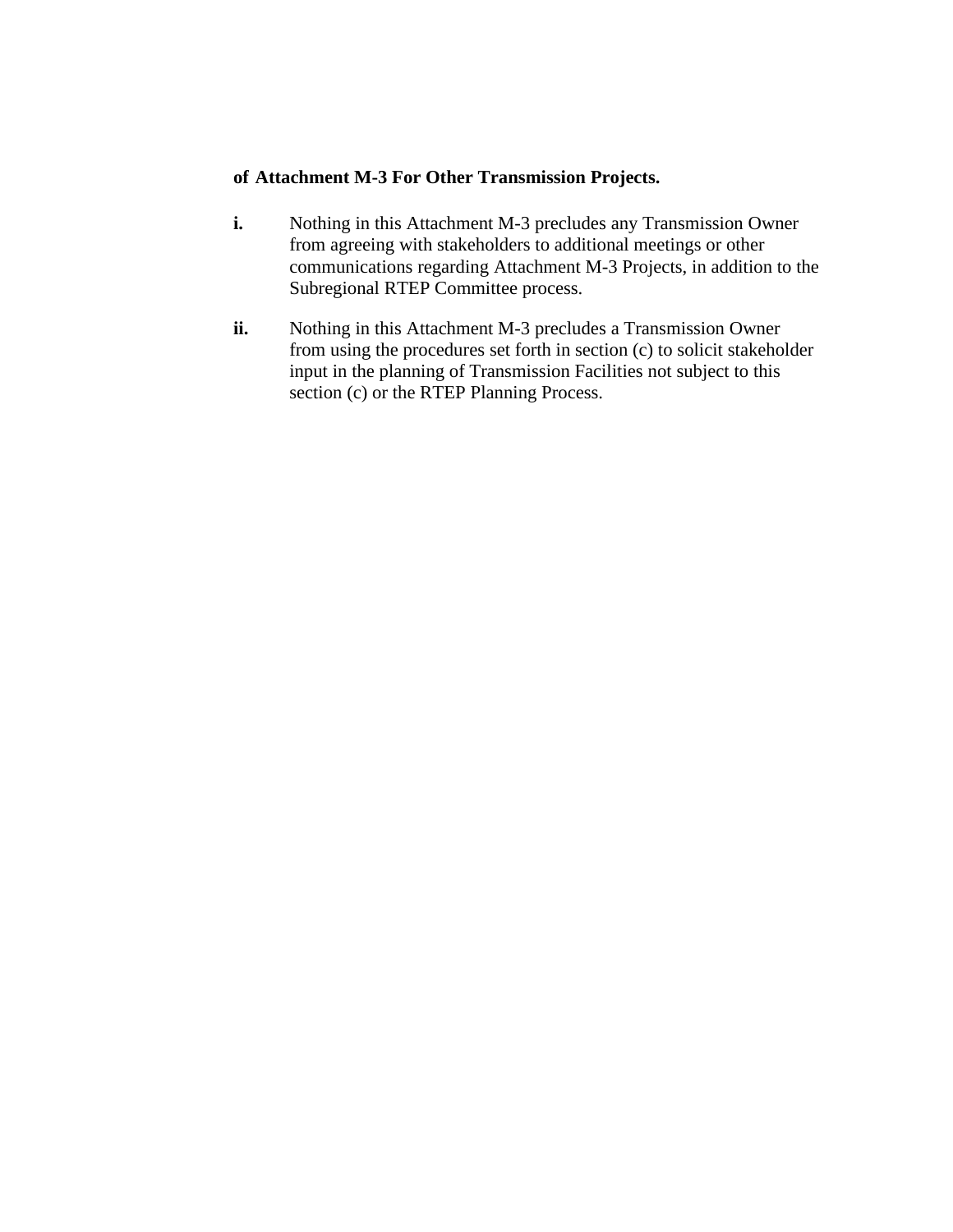# (d) **Additional Procedures for the Identification and Planning of EOL Needs.**

#### 1. **EOL Need Planning Criteria Documentation and Identification**

- **i.** Each PJM Transmission Owner shall develop documentation for its Attachment M-3 EOL Planning Criteria and/or its Form 715 EOL Planning Criteria through which each identifies EOL Needs.
- **ii.** Each Transmission Owner's Attachment M-3 EOL Planning Criteria and/or Form 715 EOL Planning Criteria shall be clearly and separately delineated and presented by the Transmission Owner at least once annually pursuant to section (c)(2) and/or in its FERC Form No. 715 at a meeting of the TEAC.
- **iii.** Annually, each Transmission Owner will provide to PJM a Candidate EOL Needs List comprising its non-public confidential, non-binding projection of up to 5 years of EOL Needs that it has identified under the Transmission Owner's processes for identification of EOL Needs documented under section  $(d)(1)(i)$ . Each Transmission Owner may change its projection as it deems necessary and will update it annually. Any Candidate EOL Needs List provided to PJM shall remain confidential within PJM, except to the extent necessary for PJM to make the determination referenced in clause (a) of section  $(d)(2)(ii)$ .

#### 2. **Coordination of EOL Needs Planning With PJM Planning Criteria Needs**.

- **i.** If, as part of the RTEP Planning Process, PJM initially determines that a substantial electrical overlap exists such that a single Solution may address a validated PJM Planning Criteria Need(s) identified during the current PJM planning cycle under the RTEP Planning Process and address a projected EOL Need on the Candidate EOL Needs List, which the relevant Transmission Owner has confirmed remains a projected EOL Need, the relevant Transmission Owner shall consult with PJM regarding such potential overlap.
- **ii.** If, (a) PJM determines through the RTEP Planning Process that a proposed Required Transmission Enhancement would more efficiently and cost- effectively address the identified PJM Planning Criteria Need and may, as well, address the projected EOL Need confirmed under section  $(d)(2)(i)$ , and  $(b)$  the proposed Required Transmission Enhancement is not a solution proposed by the Transmission Owner